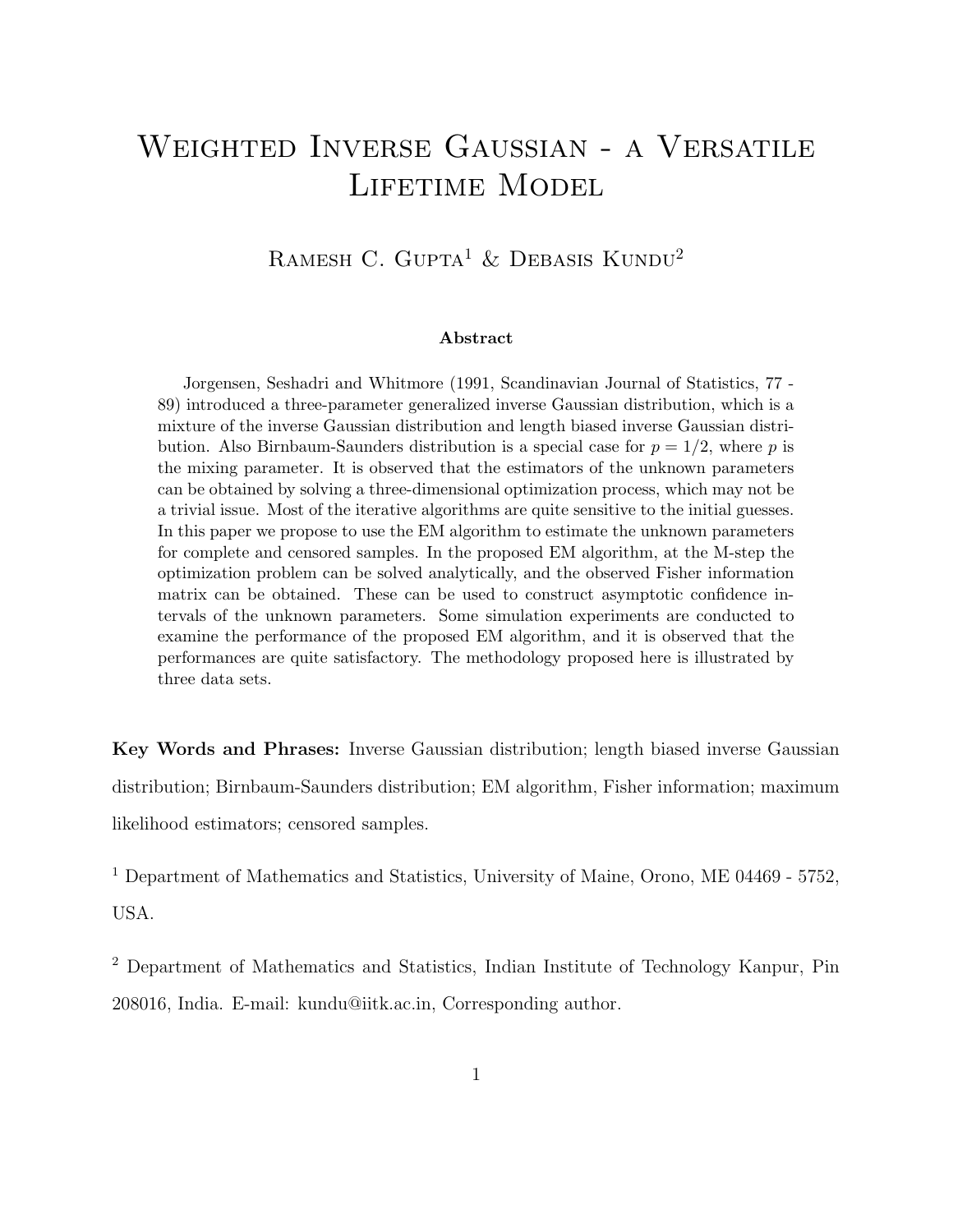# 1 INTRODUCTION

Two-parameter inverse Gaussian (IG) distribution is a right skewed distribution and it plays an important role in reliability analysis. Because of its flexibility and several other interesting properties, it has always been a popular alternative to the Weibull, log-normal, gamma and other similar skewed distributions. Due to these properties, considerable efforts have been made by different authors in developing different aspects of this distribution. A comprehensive review on the IG distribution and for its different applications the readers are referred to the excellent monograph by Chhikara and Folks [7] and the references cited therein.

Along with the IG distribution, its complementary reciprocal, also known as the length biased inverse Gaussian (LBIG) distribution has received considerable attention due to its various applications in different biomedical areas, such as family history of diseases, early detection of diseases, latency periods of AIDS etc, see for example Akman and Gupta [1] and Gupta and Akman [11] in this respect.

Jorgensen, Seshadri and Whitmore [15] introduced a new three-parameter generalized IG distribution as follows. Suppose  $X_1 \sim \text{IG}(\mu, \lambda)$ , *i.e.*  $X_1$  has a IG distribution with the parameters  $\mu > 0$  and  $\lambda > 0$  and it has the probability density function (PDF)

$$
f_{X_1}(x; \mu, \lambda) = \left(\frac{\lambda}{2\pi x^3}\right)^{\frac{1}{2}} e^{-\frac{\lambda(x-\mu)^2}{2\mu^2 x}}; \quad x > 0.
$$
 (1)

Moreover, suppose  $X_2$  is a random variable such that  $X_2^{-1} \sim IG(\mu^{-1}, \lambda/\mu^2)$ , and it is independent of  $X_1$ . Then consider the new random variable X such that, for  $0 \le p \le 1$ ,

$$
X = \begin{cases} X_1 & \text{with probability} \quad 1 - p \\ X_2 & \text{with probability} \quad p. \end{cases} \tag{2}
$$

Clearly,  $X$  is a mixture of  $X_1$  and  $X_2$  and the PDF of  $X$  is

$$
f_X(x; \mu, \lambda, p) = (1 - p)f_{X_1}(x; \mu, \lambda) + pf_{X_2}(x; \mu, \lambda),
$$
\n(3)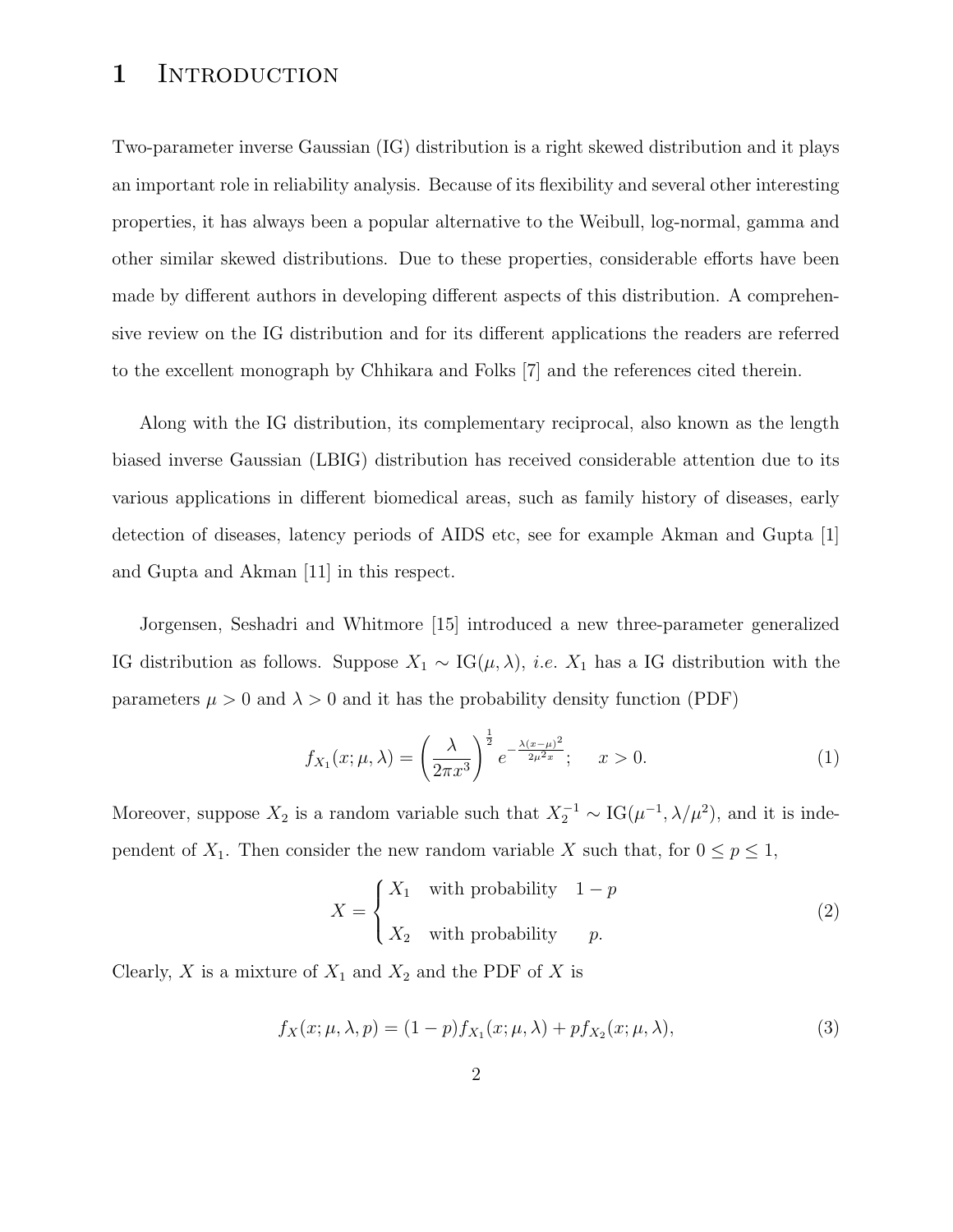where  $f_{X_1}(x; \mu, \lambda)$  and  $f_{X_2}(x; \mu, \lambda)$  are the PDFs of  $X_1$  and  $X_2$  respectively. It may be observed that  $f_{X_2}(x)$  can be written in the following form;

$$
f_{X_2}(x; \mu, \lambda) = x f_{X_1}(x; \mu, \lambda) / \mu.
$$
\n(4)

From now on we call the distribution of  $X$  as defined in (3), as the JSW distribution with parameters  $\mu$ ,  $\lambda$ ,  $p$ , and it will be denoted by JSW( $\mu$ ,  $\lambda$ ,  $p$ ). The three-parameter JSW distribution has several interesting properties and different real life applications, see for example Jorgensen, Seshadri and Whitmore [15]. This model has been studied quite intensely by Gupta and Akman [11, 12] also, and a brief review of this mixture distribution will be presented in the next section.

Although, several interesting properties of JSW distribution have been discussed in the literature, but estimation problem of the unknown parameters still remains an open issue. It is observed that the maximum likelihood estimators (MLEs) can be obtained by solving a three dimensional optimization problem, but it has been mentioned by Jorgensen, Seshadri and Whitmore [15] and also by Gupta and Akman [11] that finding the efficient initial guesses and solving three non-linear equations simultaneously are non-trivial issues.

The main aim of this paper is to develop the expectation-maximization (EM) algorithm to find the MLEs of the unknown parameters in case of complete as well as censored samples. As the PDF of JSW distribution can be written in a mixture form, the EM algorithm seems to be a natural choice for obtaining MLEs of its parameters. It is observed that for each E-step, the M-step can be obtained explicitly. Therefore, the implementation of the proposed EM algorithm is very simple. Moreover, using the idea of Louis [17], from the last step of the EM algorithm we obtain the observed Fisher information matrix, which can be used to construct the asymptotic confidence intervals of the unknown parameters and perform certain testing of hypotheses. Extensive simulation experiments are conducted to investigate the behavior of the proposed EM algorithm and the performances are quite satisfactory. The methodology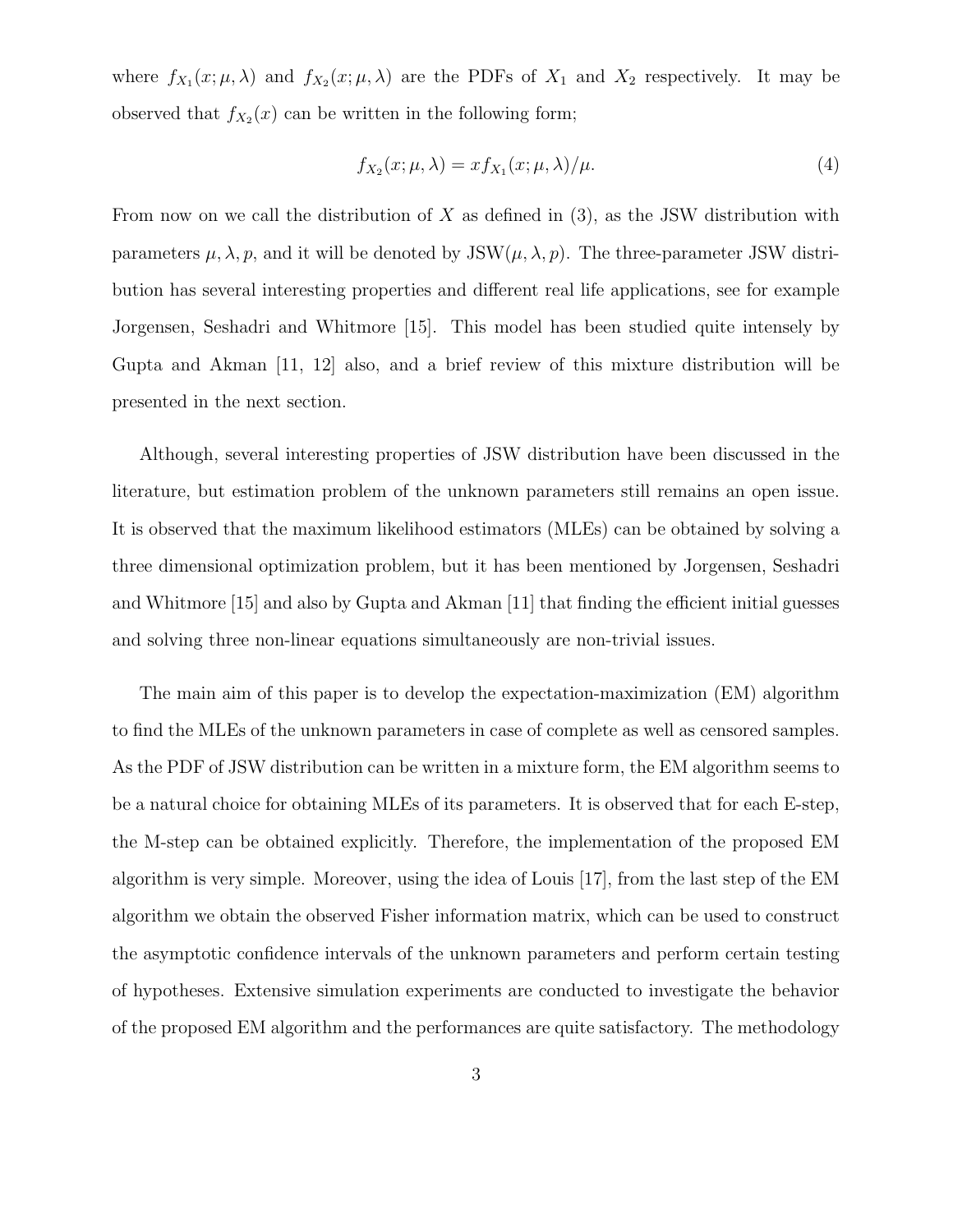proposed here is illustrated by three data sets- one generated and the other two drawn from literature.

The rest of the paper is organized as follows. Section 2 briefly describes the JSW distribution. Section 3 gives the EM algorithm. Sections 4 and 5, respectively, contain simulation and data analysis results. Finally, Section 6 contains conclusions.

# 2 A BRIEF REVIEW JSW MODEL

The three-parameter JSW model, as defined in (3), has the cumulative distribution function  $(CDF);$ 

$$
F_X(x; \mu, \lambda) = \Phi(\alpha(x)) + (1 - 2p)e^{\frac{2\lambda}{\mu}}\Phi(\beta(x)),\tag{5}
$$

where  $\alpha(x) =$  $\lambda^{\frac{1}{2}}(x-\mu)$  $\frac{d^{(x)}(x)}{dx^{\frac{1}{2}}}$ ,  $\beta(x) = \lambda^{\frac{1}{2}}(x+\mu)$  $\frac{1}{\mu x^{\frac{1}{2}}}$  and  $\Phi(\cdot)$  denotes the CDF of a standard normal distribution. Moreover, the PDF of X as provided in  $(3)$  can also be written as

$$
f_X(x; \mu, \lambda, p) = f_{X_1; \mu, \lambda}(x) w(x), \qquad (6)
$$

where  $w(x) =$  $\int \gamma + x$  $\gamma + \mu$ ! , and  $\gamma \ge 0$  is a new parameter defined by the relation  $p = \mu/(\mu + \gamma)$ . Therefore, the PDF of X can be observed as a weighted IG distribution with the weight function as  $w(x)$ .

From (3) it is clear that the IG distribution and its complementary reciprocal can be obtained as special cases of (3). Interestingly, Jorgensen, Seshadri and Whitmore [15] observed that the Birnbaum-Saunders distribution, as proposed by Birnbaum and Saunders [3], can be obtained as a special case of JSW distribution when  $p = 1/2$ . It may be mentioned that the Birnbaum-Saunders distribution is a versatile distribution in its own right and has been used in fatigue crack growth and reliability, see Birnbaum and Saunders [3], Englehardt et al. [10], Chang and Tang [5, 6], Rieck [24] and Desmond and Yang [8]. More recently for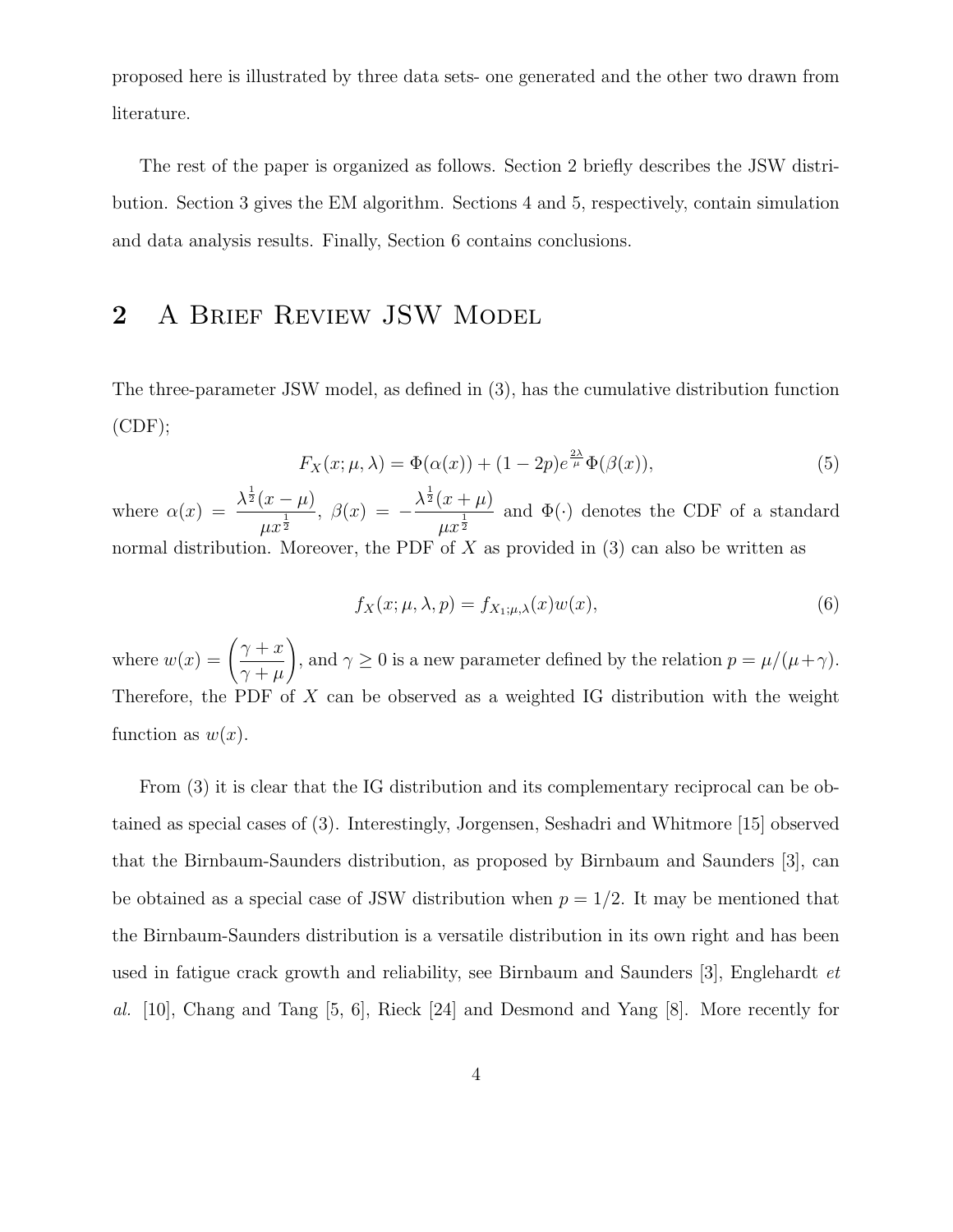the censored samples, special attention has been paid in estimating the unknown parameters of the Birnbaum-Saunders model, see for example Ng, Kundu and Balakrishnan [21, 22]. Therefore, the methodology developed here can be used for Birnbaum-Saunders distribution also.

It is observed that the shape of the PDF of JSW distribution is always unimodal. Gupta and Akman [11] showed that the shape of the hazard function of the JSW distribution is also unimodal. In this respect the JSW model is quite similar to the log-normal model. Gupta and Akman [12] also investigated the change point of the hazard function in great detail. Unimodality of the hazard function of the JSW distribution immediately implies that the hazard function of the Birnbaum-Saunders distribution is also unimodal. It may be mentioned here that Kundu, Kannan and Balakrishnan [16] also studied independently the shape of the hazard function of the Birnbaum-Saunders distribution and provided some approximation of the change point of its hazard function.

The JSW model is an exponential dispersion model in the sense of Jorgensen [14]. Therefore many key properties of the exponential dispersion model will be directly applicable here. For different reliability properties of the JSW model, the readers are referred to Gupta and Akman [11].

# 3 EM ALGORITHM

### 3.1 COMPLETE SAMPLE

In this subsection we discuss how to compute the MLEs of the unknown parameters of the JSW model using EM algorithm based on a complete sample say  $\{x_1, \dots, x_n\}$ . The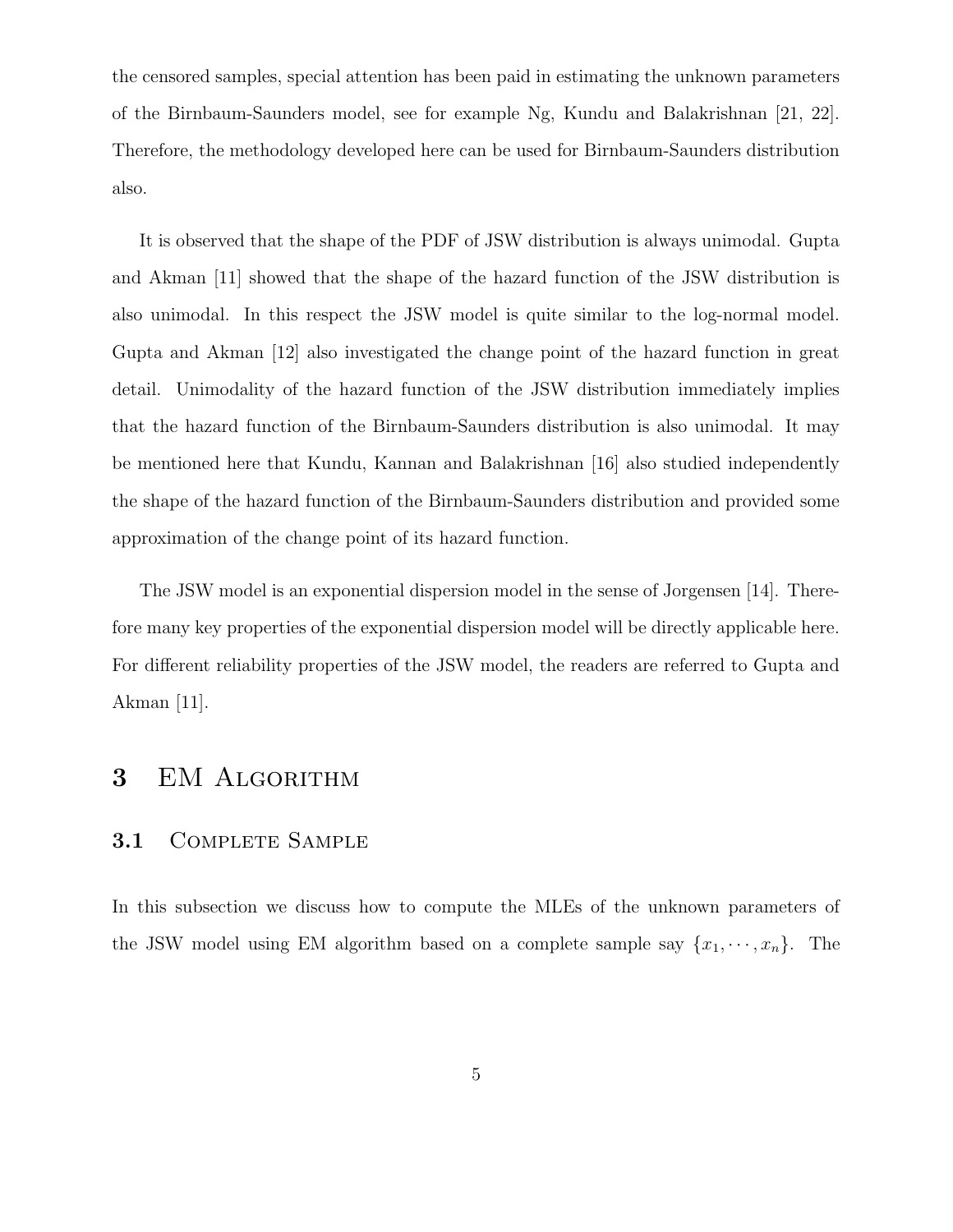log-likelihood function based on the observed sample can be written as;

$$
l(\mu, \lambda, p | x_1 \cdots, x_n) = \sum_{i=1}^n \ln \left\{ (1-p) f_{X_1}(x_i; \mu, \lambda) + p f_{X_2}(x_i; \mu, \lambda) \right\}.
$$
 (7)

It is observed in Jorgensen, Seshadri and Whitmore [15] that the normal equations obtained by differentiating (7) with respect to  $\mu$ ,  $\lambda$ ,  $p$  do not have explicit solutions. They have to be solved iteratively.

We treat this problem as a missing value problem. It is assumed that the complete observation is as follows;  $Y = (X, Z)$ , where Z is an indicator variable taking value 0 or 1. The random variable Z takes the value 0 or 1 depending on whether the observation X comes from  $X_1$  or  $X_2$ , respectively.

Based on the complete sample  $\{y_1, \dots, y_n\}$ , where  $y_i = (x_i, z_i)$  for  $i = 1, \dots, n$ , the complete data log-likelihood function is

$$
l_{complete}(\mu, \lambda, p | y_1, \cdots, y_n) = \sum_{i=1}^n (1 - z_i) \ln \left\{ (1 - p) f_{X_1}(x_i; \mu, \lambda) \right\} + \sum_{i=1}^n z_i \ln \left\{ p f_{X_2}(x_i; \mu, \lambda) \right\}.
$$
\n(8)

First we compute the MLEs of  $\mu$ ,  $\lambda$ ,  $p$ , based on complete data. Note that without the additive constant, (8) can be written as

$$
l_{complete}(\mu,\lambda,p|y_1,\cdots,y_n) = n(1-\bar{z})\ln(1-p) + n\bar{z}\ln p + \frac{n}{2}\ln\lambda - n\bar{z}\ln\mu - \frac{\lambda}{2\mu^2}\sum_{i=1}^n\frac{(x_i-\mu)^2}{x_i},\tag{9}
$$

where  $\bar{z} =$ 1  $\overline{n}$  $\sum_{n=1}^{\infty}$  $i=1$  $z_i$ . The MLEs of  $\mu$ ,  $\lambda$  and  $p$  based on the complete sample, will be denoted by  $\hat{\mu}, \lambda$  and  $\hat{p}$ , respectively and can be obtained by maximizing (9) and they are as follows;

$$
\hat{p} = \bar{z} \quad \text{and} \quad \hat{\lambda} = \frac{\hat{\mu}^2}{\frac{1}{n} \sum_{i=1}^n \frac{(x_i - \hat{\mu})^2}{x_i}}.
$$
\n(10)

Here  $\hat{\mu}$  can be obtained by maximizing  $g(\mu)$ , where

$$
g(\mu) = -\frac{n}{2} \ln \left[ \frac{1}{n} \sum_{i=1}^{n} \frac{(x_i - \mu)^2}{x_i} \right] + n(1 - \bar{z}) \ln \mu.
$$
 (11)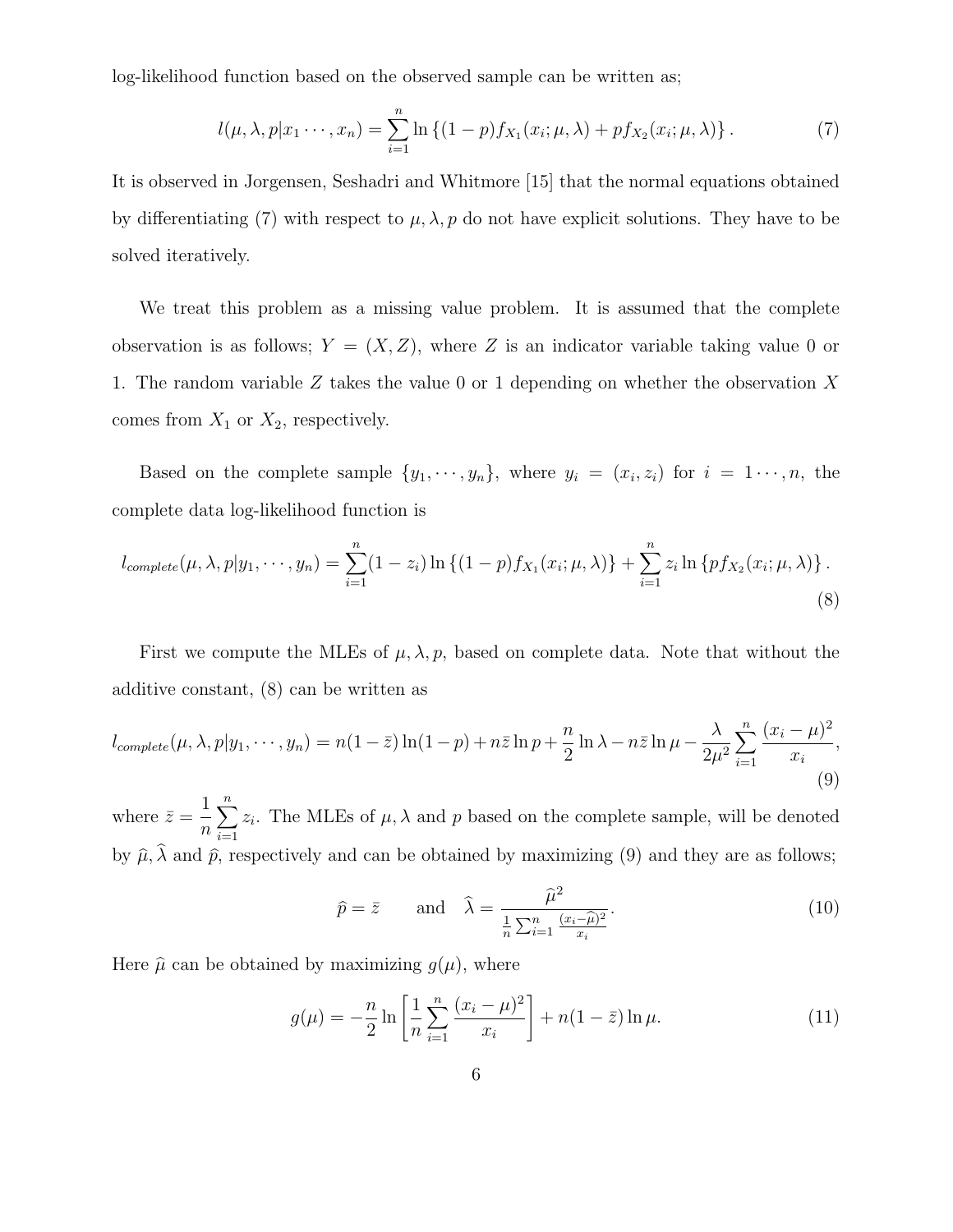To compute  $\hat{\mu}$ , we differentiate with respect  $\mu$  and equate it to 0. It is a quadratic equation and it can be easily shown that it has one positive and one negative root. The positive root becomes the MLE of  $\mu$ , and it is

$$
\hat{\mu} = \frac{(2\bar{z} - 1) + \sqrt{(1 - 2\bar{z})^2 + 4\bar{x}(1 - \bar{z})\bar{z}s_1}}{2\bar{z}s_1}
$$
(12)

here  $s_1 =$ 1 n  $\sum_{n=1}^{\infty}$  $i=1$ 1  $x_i$ and  $\bar{x} =$ 1 n  $\sum_{n=1}^{\infty}$  $i=1$  $x_i$ .

Now we are in a position to provide the EM algorithm. Note that in the E-step of the EM algorithm, the 'pseudo' log-likelihood function is obtained be replacing the missing values by their expectation. In our case  $Z_i$ 's are missing, therefore the 'pseudo' log-likelihood function can be obtained from (9) by replacing  $z_i$  with  $E(Z_i)$ .

Therefore, if at the k-th stage the estimates of  $\mu$ ,  $\lambda$  and  $p$  are  $\mu^{(k)}$ ,  $\lambda^{(k)}$  and  $p^{(k)}$  respectively, then the 'pseudo' log-likelihood function at the  $k$ -th stage becomes;

$$
l_{pseudo}^{(k)}(\mu,\lambda,p|x_1,\cdots,x_n) = n(1-a^{(k)})\ln(1-p) + na^{(k)}\ln p + \frac{n}{2}\ln\lambda - na^{(k)}\ln\mu - \frac{\lambda}{2\mu^2}\sum_{i=1}^n\frac{(x_i-\mu)^2}{x_i},
$$
\n(13)

here 
$$
a^{(k)} = \frac{1}{n} \sum_{i=1}^{n} a_i^{(k)}
$$
, and  
\n
$$
a_i^{(k)} = E(Z_i|x_1, \dots, x_n, \mu^{(k)}, \lambda^{(k)} p^{(k)}) = \frac{p^{(k)} f_{X_2}(x_i; \mu^{(k)}, \lambda^{(k)})}{(1 - p^{(k)}) f_{X_1}(x_i; \mu^{(k)}, \lambda^{(k)}) + p^{(k)} f_{X_2}(x_i; \mu^{(k)}, \lambda^{(k)})},
$$
\n(14)

see for example McLachlan and Krishnan [18]. Now at the M-step we maximize (13) with respect to  $\mu$ ,  $\lambda$  and  $p$  to obtain  $\mu^{(k+1)}$ ,  $\lambda^{(k+1)}$  and  $p^{(k+1)}$ . They will be as follows;

$$
p^{(k+1)} = a^{(k)} \quad \text{and} \quad \lambda^{(k+1)} = \frac{(\mu^{(k+1)})^2}{\frac{1}{n} \sum_{i=1}^n \frac{(x_i - \mu^{(k+1)})^2}{x_i}}.
$$
 (15)

Here  $\mu^{(k+1)}$  is obtained by maximizing  $g^{(k+1)}(\mu)$  with respect to  $\mu$ , where  $g^{(k+1)}(\mu)$  is obtained from (11) by replacing  $\bar{z}$  with  $a^{(k)}$ . Moreover,  $\mu^{(k+1)}$  can be obtained explicitly from (12) by replacing  $\bar{z}$  with  $a^{(k)}$ . The process should be continued until the convergence occurs.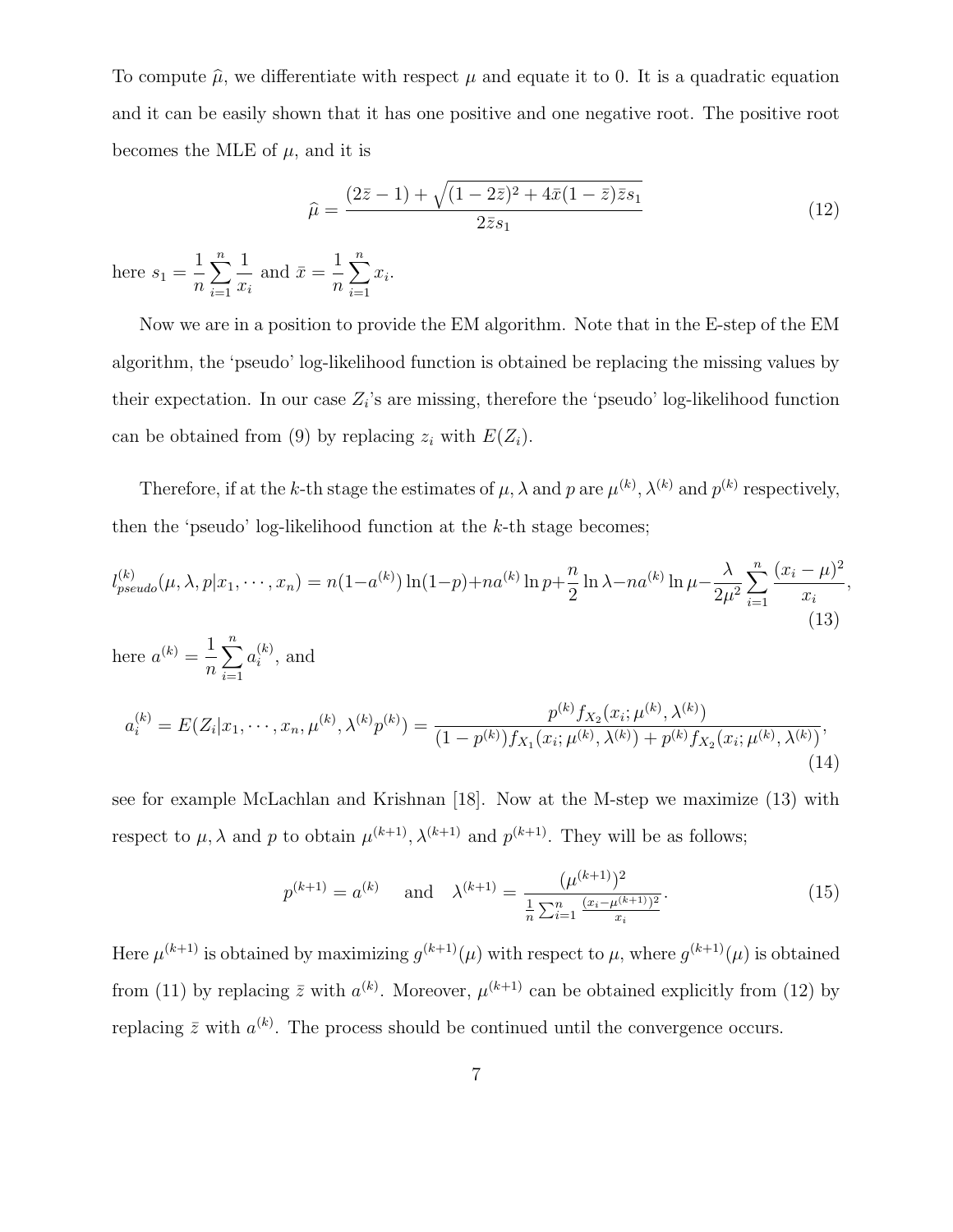Now we discuss how to choose the initial guesses mainly for  $\mu$  and  $\lambda$ . Usually the initial guess of  $p$  is chosen to be  $1/2$ , unless some other information is available. The following two facts will be useful to find the initial guesses of  $\mu$  and  $\lambda$ . Note that if  $\{x_1, \dots, x_n\}$  is a random sample from  $X_1$ , then the MLEs of  $\mu$  and  $\lambda$  are

$$
\bar{x} \quad \text{and} \quad \left(\frac{1}{n}\sum_{i=1}^{n}\frac{(x_i-\bar{x})^2}{x_i\bar{x}^2}\right)^{-1} \tag{16}
$$

respectively. Here  $\bar{x}$  is the same as defined before. Similarly, if  $\{x_1, \dots, x_n\}$  is a random sample from  $X_2$ , then the MLEs of  $\mu$  and  $\lambda$  are

$$
\frac{1}{s_1} \quad \text{and} \quad \left(\frac{1}{n}\sum_{i=1}^n \left(x_i^{-1} - s_1\right)^2 x_i\right)^{-1},\tag{17}
$$

respectively. Here  $s_1$  is the same as defined before. Therefore, we suggest to use the simple averages of theses estimates as initial guesses of  $\mu$  and  $\lambda$ , *i.e.* 

$$
\mu^{(0)} = \frac{1}{2} \left[ \bar{x} + \frac{1}{s_1} \right] \text{ and } \lambda^{(0)} = \frac{1}{2} \left[ \left( \frac{1}{n} \sum_{i=1}^n \frac{(x_i - \bar{x})^2}{x_i \bar{x}^2} \right)^{-1} + \left( \frac{1}{n} \sum_{i=1}^n \left( x_i^{-1} - s_1 \right)^2 x_i \right)^{-1} \right]. \tag{18}
$$

Therefore we can use the following algorithm to find the MLEs of the unknown parameters of the JSW model.

#### ALGORITHM:

- Step 1: From the given sample  $\{x_1, \dots, x_n\}$  find  $\mu^{(0)}$  and  $\lambda^{(0)}$  as given in (18), and assume  $p^{(0)} = \frac{1}{2}$ 2 .
- Step 2: Compute  $a_i^{(k)}$  $i^{(k)}$  for  $i = 1 \cdots, n$  using (14), and compute  $a^{(k)} = \frac{1}{n}$  $\overline{n}$  $\sum_{n=1}^{\infty}$  $i=1$  $a_i^{(k)}$  $\binom{\kappa}{i}$ .
- Step 3: Obtain

$$
\mu^{(1)} = \frac{(2a^{(1)} - 1) + \sqrt{(1 - 2a^{(1)})^2 + 4\bar{x}(1 - a^{(1)})a^{(1)}s_1}}{2a^{(1)}s_1},
$$

and  $p^{(1)}$ ,  $\lambda^{(1)}$  as given in (15).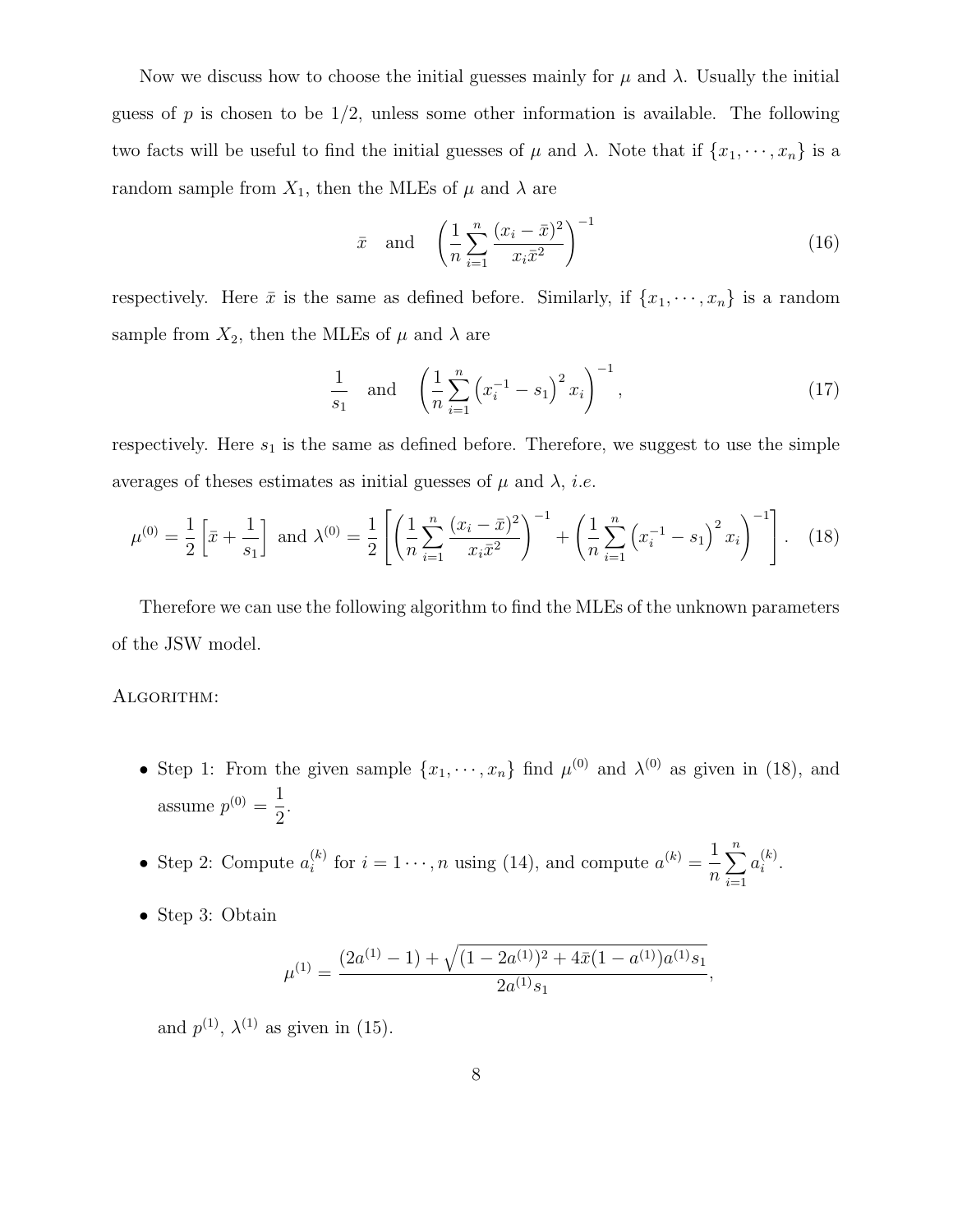• Step 4: Repeat Step 2 and Step 3, until convergence is met.

The above EM algorithm can be easily applied to find the MLEs of the unknown parameters of the two-parameter Birnbaum-Saunders distribution. Since  $p = 1/2$ , we do not need to estimate p at each stage.  $\mu^{(k)}$  and  $\lambda^{(k)}$  are the same as before, and  $a_i^{(k)}$  $i^{(k)}$ 's can be obtained from (14) by replacing  $p^{(k)} = 1/2$ .

### 3.2 Censored Sample

In this subsection we discuss the implementation of the EM algorithm based on a Type-II sample, namely  $\{x_{(1)}, \dots, x_{(r)}\}$ . Here  $r < n$ , and  $x_{(1)}, \dots, x_{(r)}$ , denote the first r failure times when *n* items are put on a test and the experiment stops at  $x<sub>(r)</sub>$ .

In this case we use the same procedure as the complete sample case by replacing each  $x_{(r+1)}, \dots, x_{(n)}$  with  $b^{(k)} = b(\mu^{(k-1)}, \lambda^{(k-1)}, p^{(k-1)})$ , at the k-th step, where

$$
b(\mu, \lambda, p) = E(X|X > x(r)), \qquad (19)
$$

and X has the JSW distribution with parameters  $\mu$ ,  $\lambda$ ,  $p$ . Using Gupta and Akman [11],  $b(\cdot)$ can be written as

$$
b(\mu,\lambda,p) = x_{(r)} + \left[ \left( \mu - x_{(r)} + \frac{p\mu^2}{\lambda} \right) \Phi(-\alpha(x_{(r)})) + (1 - 2p) \left( \mu + x_{(r)} - \frac{p\mu^2}{\lambda} \right) e^{\frac{2\lambda}{\mu}} \Phi(\beta(x_{(r)})) + \frac{2p}{\sqrt{2\pi}} \sqrt{\frac{x_{(r)}\mu^2}{\lambda}} e^{-\frac{\lambda}{2x_{(r)}} \left( 1 - \frac{x_{(r)}}{\mu} \right)^2} \right] \left[ \Phi(-\alpha(x_{(r)})) - (1 - 2p) e^{\frac{2\lambda}{\mu}} \Phi(\beta(x_{(r)})) \right]^{-1}.
$$
\n(20)

Here  $\alpha(\cdot)$  and  $\beta(\cdot)$  are the same as defined before.

Note that similar procedure will work for Type-I censored sample also. Suppose the experiment stops at the time point T and we observe m failures, say at  $x_{(1)}, \dots, x_{(m)}$ , before time point T. In this  $b(\mu, \lambda, p)$  can be obtained from (20) by replacing  $x_{(r)}$  with T.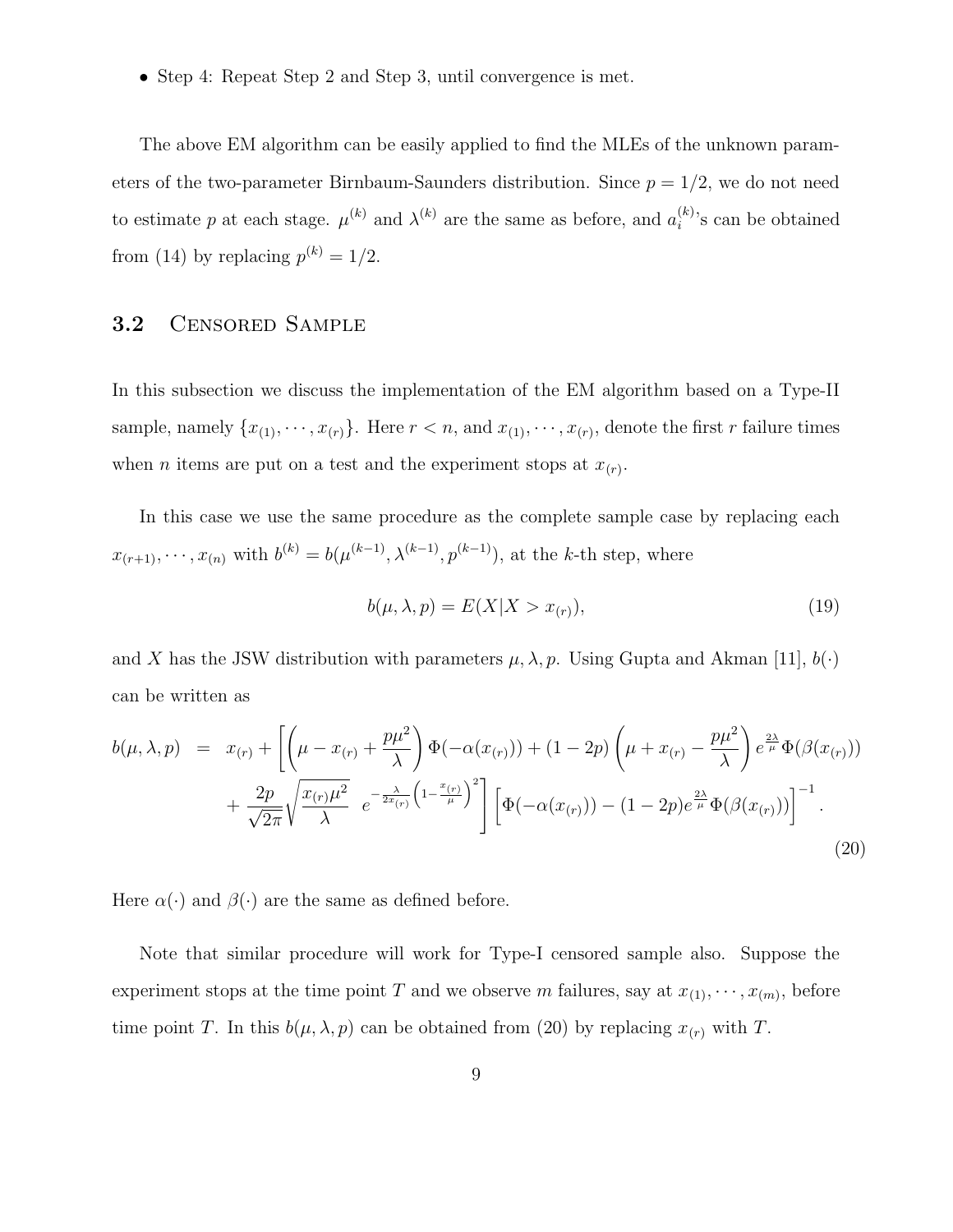# 4 Monte Carlo Simulations

In this section we present some simulation results to verify how the proposed EM algorithm works in this case. All the experiments are performed at IIT Kanpur using Pentium IV dual core processor. We have used the random number generator RAN2 of Press et al. [23] and all the programs are written in FORTRAN-77.

We have taken different sample sizes; 10, 20, 40, 80, and different models; Model 1:  $p =$ 0.5,  $\mu = 1.0, \lambda = 2.0, \text{ Model } 2: p = 0.25, \mu = 1.0, \lambda = 2.0 \text{ Model } 3: p = 0.75, \mu = 1.0, \lambda$ = 2.0, Model 4:  $p = 0.5$ ,  $\mu = 2.0$ ,  $\lambda = 2.0$ . In each case we have first generated the inverse Gaussian random variable using the method proposed by Michael *et al.* [19], and then using the representation (2), a random sample from  $JSW(\mu, \lambda, p)$  can be easily obtained. In each case we have computed the estimates of  $p$ ,  $\lambda$  and  $\mu$  using the EM algorithm proposed in the previous section and obtained the average estimates and square root of the mean squared errors over 1000 replications. For comparison purposes we have also provided the Cramer-Rao lower bound also. The results are reported in Tables 1 - 4. We further conduct a small simulation study for Type-I censored sample. In this case we have taken  $n = 20$  and different censoring times T. Three different T values are chosen such that approximately 50%,  $25\%$ and 10% data are censored. We report the average estimates and the square root of the mean squared errors for Model 1. For other models the results are similar in nature, so they are not provided. The results are presented in Table 5.

It is observed that the proposed EM algorithm is working quite well. For each model as the sample size increases the average biases and the mean squared errors decrease. This verifies the consistency properties of the maximum likelihood estimates. Comparing Tables 1 - 3, it is observed that for fixed  $\mu$  and  $\lambda$  as p changes, the average estimates and the mean squared errors of  $\mu$  and  $\lambda$  do not change much at least for moderate or large sample sizes. It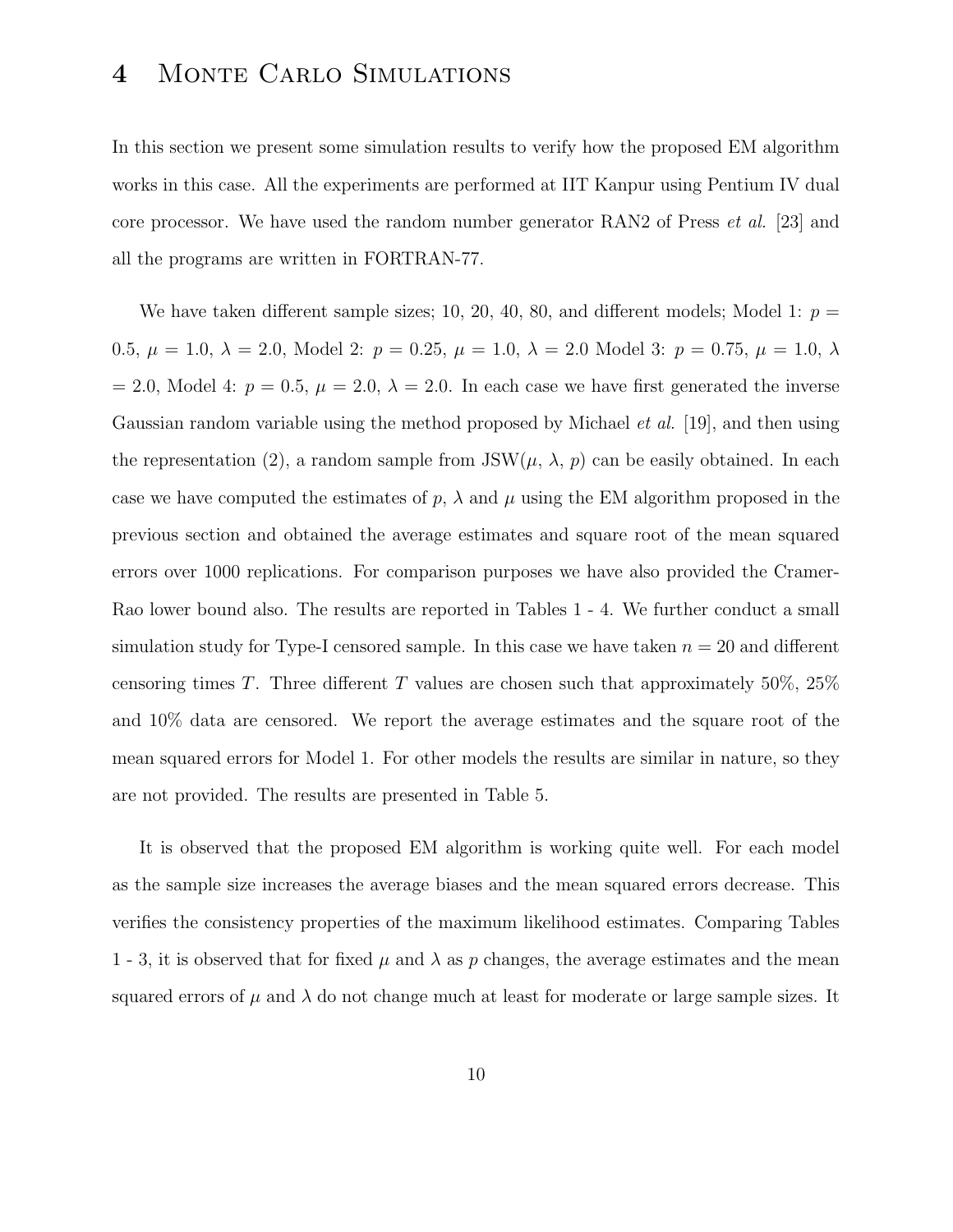| $n\downarrow$ | $p = 0.5$                      | $\mu=1$        | $\lambda=2$    |  |
|---------------|--------------------------------|----------------|----------------|--|
|               |                                |                |                |  |
| 10            | 0.4907(0.1987)                 | 1.0284(0.2424) | 2.9802(1.0112) |  |
|               | (0.2124)                       | (0.2528)       | (1.1034)       |  |
| 20            | 0.4954(0.1698)                 | 1.0109(0.1659) | 2.3690(0.8201) |  |
|               | (0.1736)                       | (0.1788)       | (0.7802)       |  |
| 40            | $0.4969\ (0.1198)$             | 1.0026(0.1207) | 2.1630(0.5464) |  |
|               | (0.1227)                       | (0.1264)       | (0.5517)       |  |
| 80            | $0.501\overline{1}$ $(0.0889)$ | 0.9993(0.0836) | 2.0763(0.3897) |  |
|               | (0.0868)                       | (0.0894)       | (0.3901)       |  |

Table 1: The average estimates, square root of the mean squared errors and the associated Cramer-Rao lower bound of p,  $\lambda$  and  $\mu$  for Model 1. In each box, corresponding to the sample size, the first figure represents the average estimate, the corresponding square root of the mean squares error is reported within bracket and the associated Cramer-Rao lower bound is reported within bracket below.

| $n\downarrow$ | $p = 0.25$                   | $\mu=1$        | $\lambda = 2$  |  |
|---------------|------------------------------|----------------|----------------|--|
|               |                              |                |                |  |
| 10            | 0.2655(0.1969)               | 1.0076(0.2339) | 2.8517(0.9981) |  |
|               | (0.2107)                     | (0.2409)       | (1.0442)       |  |
| <b>20</b>     | $\overline{0.2614 (0.1399)}$ | 1.0009(0.1657) | 2.3350(0.7192) |  |
|               | (0.1440)                     | (0.1704)       | (0.7384)       |  |
| 40            | 0.2597(0.0910)               | 0.9929(0.1198) | 2.1492(0.5169) |  |
|               | (0.1054)                     | (0.1205)       | (0.5221)       |  |
| 80            | 0.2524(0.0723)               | 0.9978(0.0845) | 2.0695(0.3684) |  |
|               | (0.0745)                     | (0.0852)       | (0.3692)       |  |

Table 2: The average estimates, square root of the mean squared errors and the associated Cramer-Rao lower bound of p,  $\lambda$  and  $\mu$  for Model 2. In each box, corresponding to the sample size, the first figure represents the average estimate, the corresponding square root of the mean squares error is reported within bracket and the associated Cramer-Rao lower bound is reported within bracket below.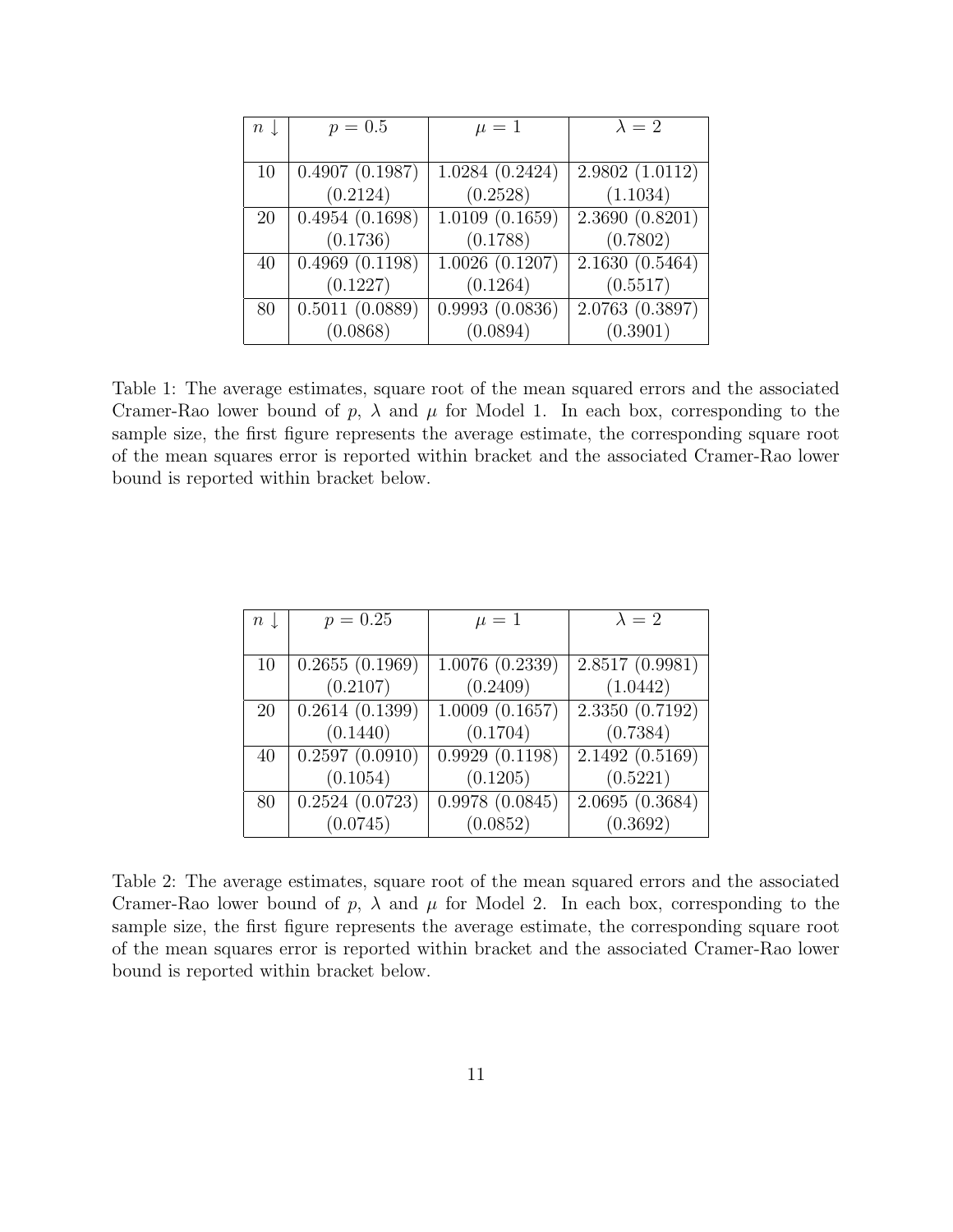| $n\downarrow$ | $p = 0.75$                     | $\mu=1$        | $\lambda = 2$  |  |
|---------------|--------------------------------|----------------|----------------|--|
|               |                                |                |                |  |
| 10            | 0.7250(0.2134)                 | 1.0407(0.2474) | 3.0567(1.2101) |  |
|               | (0.2327)                       | (0.2520)       | (1.2447)       |  |
| 20            | 0.7290(0.1593)                 | 1.0271(0.1696) | 2.4608(0.9012) |  |
|               | (0.1646)                       | (0.1732)       | (0.8802)       |  |
| 40            | $\overline{0.7337(0.1021)}$    | 1.0140(0.1198) | 2.2186(0.4919) |  |
|               | (0.1163)                       | (0.1260)       | (0.5082)       |  |
| 80            | $0.74\overline{47}$ $(0.0803)$ | 1.0088(0.0847) | 2.1093(0.4388) |  |
|               | (0.0823)                       | (0.0891)       | (0.4401)       |  |

Table 3: The average estimates, square root of the mean squared errors and the associated Cramer-Rao lower bound of p,  $\lambda$  and  $\mu$  for Model 3. In each box, corresponding to the sample size, the first figure represents the average estimate, the corresponding square root of the mean squares error is reported within bracket and the associated Cramer-Rao lower bound is reported within bracket below.

| $n\downarrow$ | $p = 0.5$                      | $\mu = 2$      | $\lambda=2$    |  |
|---------------|--------------------------------|----------------|----------------|--|
|               |                                |                |                |  |
| 10            | 0.4900(0.2224)                 | 2.1101         | 3.0854(1.1129) |  |
|               | (0.2327)                       | (0.6314)       | (1.2343)       |  |
| <b>20</b>     | 0.4969(0.1587)                 | 2.0451(0.4441) | 2.3998(0.8594) |  |
|               | (0.1646)                       | (0.4341)       | (0.8728)       |  |
| 40            | 0.4950(0.0989)                 | 2.0160(0.3180) | 2.1766(0.6098) |  |
|               | (0.1163))                      | (0.3310)       | (0.6172)       |  |
| 80            | $\overline{0.5004}$ $(0.0879)$ | 2.0039(0.2352) | 2.0801(0.4327) |  |
|               | (0.0884)                       | (0.2398)       | (0.4364)       |  |

Table 4: The average estimates, square root of the mean squared errors and the associated Cramer-Rao lower bound of p,  $\lambda$  and  $\mu$  for Model 4. In each box, corresponding to the sample size, the first figure represents the average estimate, the corresponding square root of the mean squares error is reported within bracket and the associated Cramer-Rao lower bound is reported within bracket below.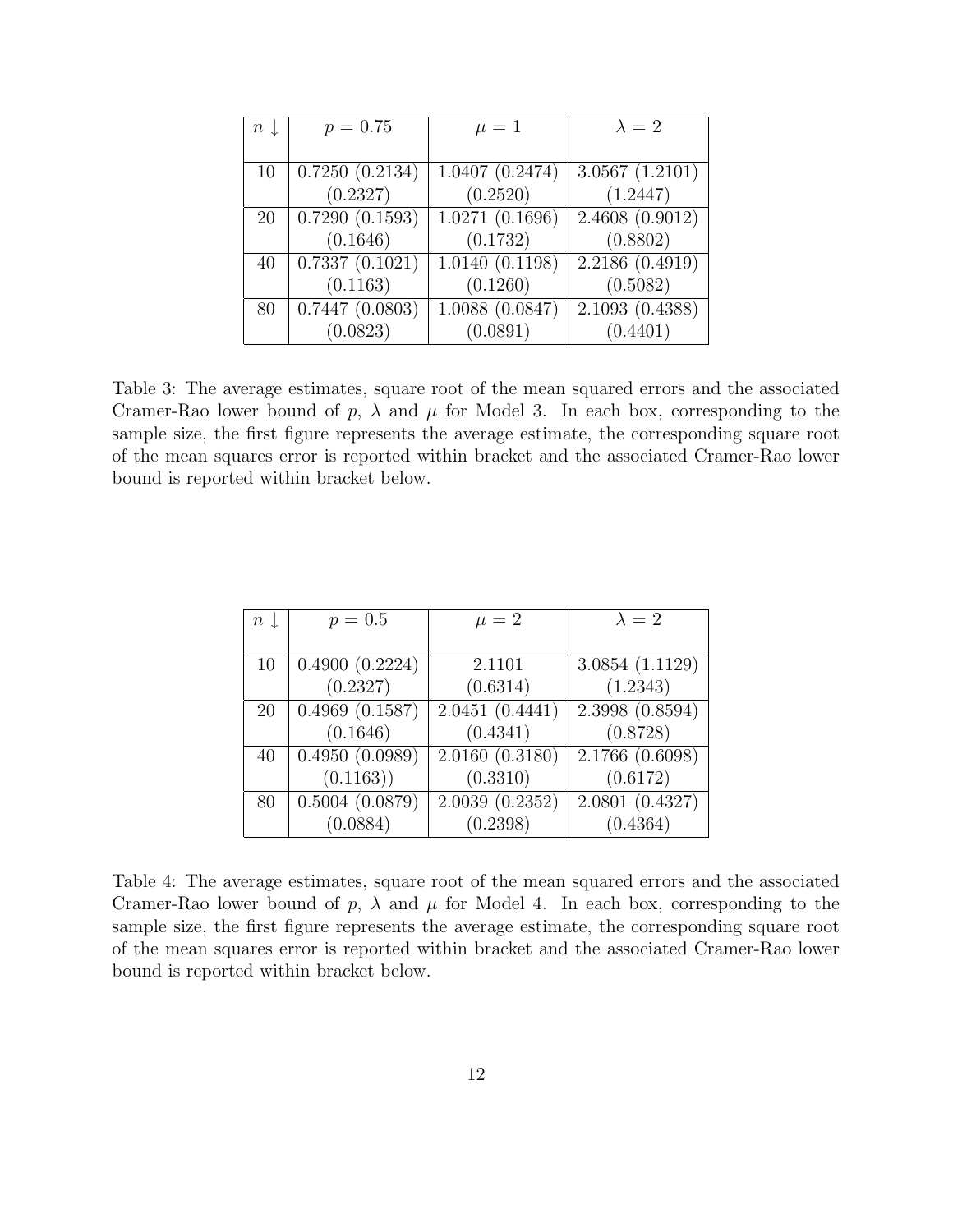| $T \downarrow$ | $p = 0.5$ | $\mu = 1$ | $\lambda=2$ |
|----------------|-----------|-----------|-------------|
|                |           |           |             |
| 1              | 0.4016    | 1.2258    | 2.9802      |
|                | (0.2518)  | (0.2247)  | (1.3989)    |
| 1.5            | 0.4123    | 1.1965    | 2.8196      |
|                | (0.2112)  | (0.1992)  | (1.1614)    |
| 2.0            | 0.4823    | 1.1123    | 2.3981      |
|                | (0.1795)  | (0.1711)  | (0.9549)    |

Table 5: The average estimates and square root of the mean squared errors of p,  $\lambda$  and  $\mu$ for Model 1, when the data are Type-I censored. In each box, corresponding to the sample size, the first figures represents the average estimates and the corresponding square root of the mean squares errors are reported in bracket below.

may be due to the fact that both  $X_1$  and  $X_2$  contribute in estimating  $\mu$  and  $\lambda$ . It seems that the average biases and the MSEs of the MLEs of  $p$  is maximum when  $p =$ 1 2 . Comparing Table 1 and Table 4, it is clear that if  $\mu$  changes the average estimates and the mean squared errors of the MLEs of  $\lambda$  do not change. Moreover, the average biases of the MLEs of p and  $\mu$ also do not change, but the square root of the mean squared errors of both  $p$  and  $\mu$  increase two fold as  $\mu$  changes from 1 to 2. It is also observed (not reported here) that for fixed p and  $\mu$  if  $\lambda$  is doubled, then the average biases of the MLEs of all the parameters and the mean squared errors of the MLEs of  $\mu$  do not change. The square root of the mean squared errors of p become half and the square root of the mean squared errors of  $\lambda$  become doubled. In Table 5 it is observed that when  $T = 2$  (95% data are observed) the results are quite similar with the corresponding complete sample results. As the censoring percentage increases the biases and the mean squared errors increase.

Another important point which has been observed that in the convergence of the EM algorithm, the choice of the initial estimate of  $p$  plays an important role. In all our simulation experiments, we use different initial guesses of  $p$  and choose that estimate which provides the maximum log-likelihood value. Since the range of p is bounded, it is not a problem. The details will be explained in the next section.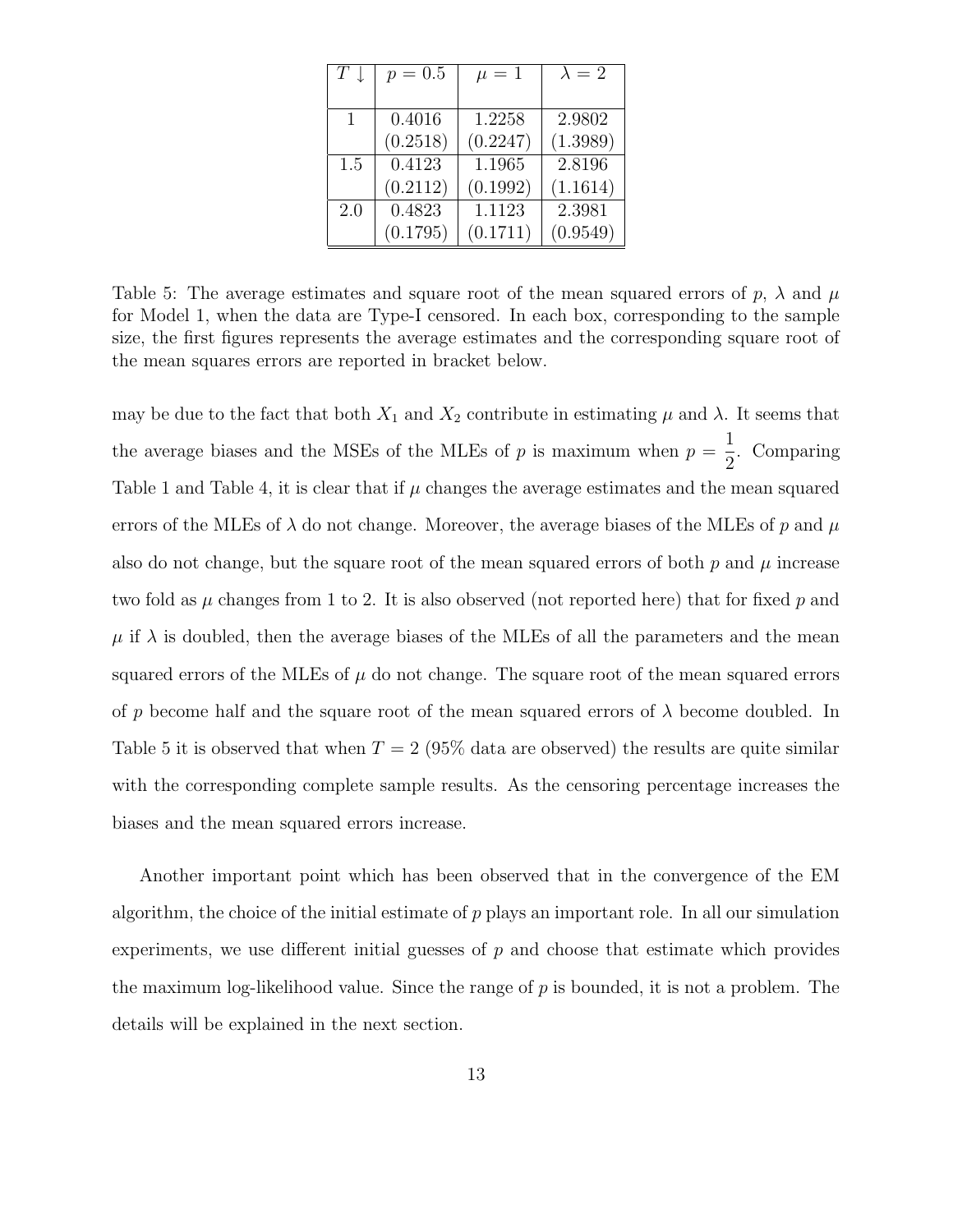Table 6: Simulated Data set.

| 0.87  | 1.11  | 1.22  | 1.27  | 1.29  |
|-------|-------|-------|-------|-------|
| 1.71  | 2.06  | 2.10  | 2.24  | 2.59  |
| 2.80  | 3.68  | 4.63  | 4.82  | 4.89  |
| 5.34  | 5.80  | 7.39  | 9.35  | 9.61  |
| 12.44 | 12.74 | 15.51 | 15.71 | 23.64 |

# 5 Illustrative Examples

In this section we present three illustrative data analysis. (i) Simulated Data Set, (ii) Guinea Pigs Data, (iii) Guinea Pigs Data: Censored. The first two are complete data sets whereas the third one is Type-II censored data.

### 5.1 SIMULATED DATA SET:

We have generated the data from the model (1) with  $p =$ 1 2 ,  $\mu = 5.0$  and  $\lambda = 5.0$ . The generated data are presented in Table 6.

Based on (18), we obtain the initial guesses of  $\mu$  and  $\lambda$  as  $\mu^{(0)} = 4.4693$  and  $\lambda^{(0)} =$ 3.5614 respectively. We use different initial guesses of  $p \in (0,1)$  and then use the proposed EM algorithm to compute the MLEs of the unknown parameters. Finally, we choose those estimates that provide the maximum log-likelihood value. In Figure 1 we provide the plot of the maximum log-likelihood value obtained, as a function of the different initial estimate of p. We obtain the MLEs of p,  $\mu$  and  $\lambda$  as  $\hat{p} = 0.3847$ ,  $\hat{\mu} = 4.4568$  and  $\hat{\lambda} = 4.4024$  respectively, and the corresponding 95% confidence intervals obtained using the observed Fisher information matrix are (0.0000, 0.7819), (3.6797, 5.2339) and (1.8914, 6.9134) respectively.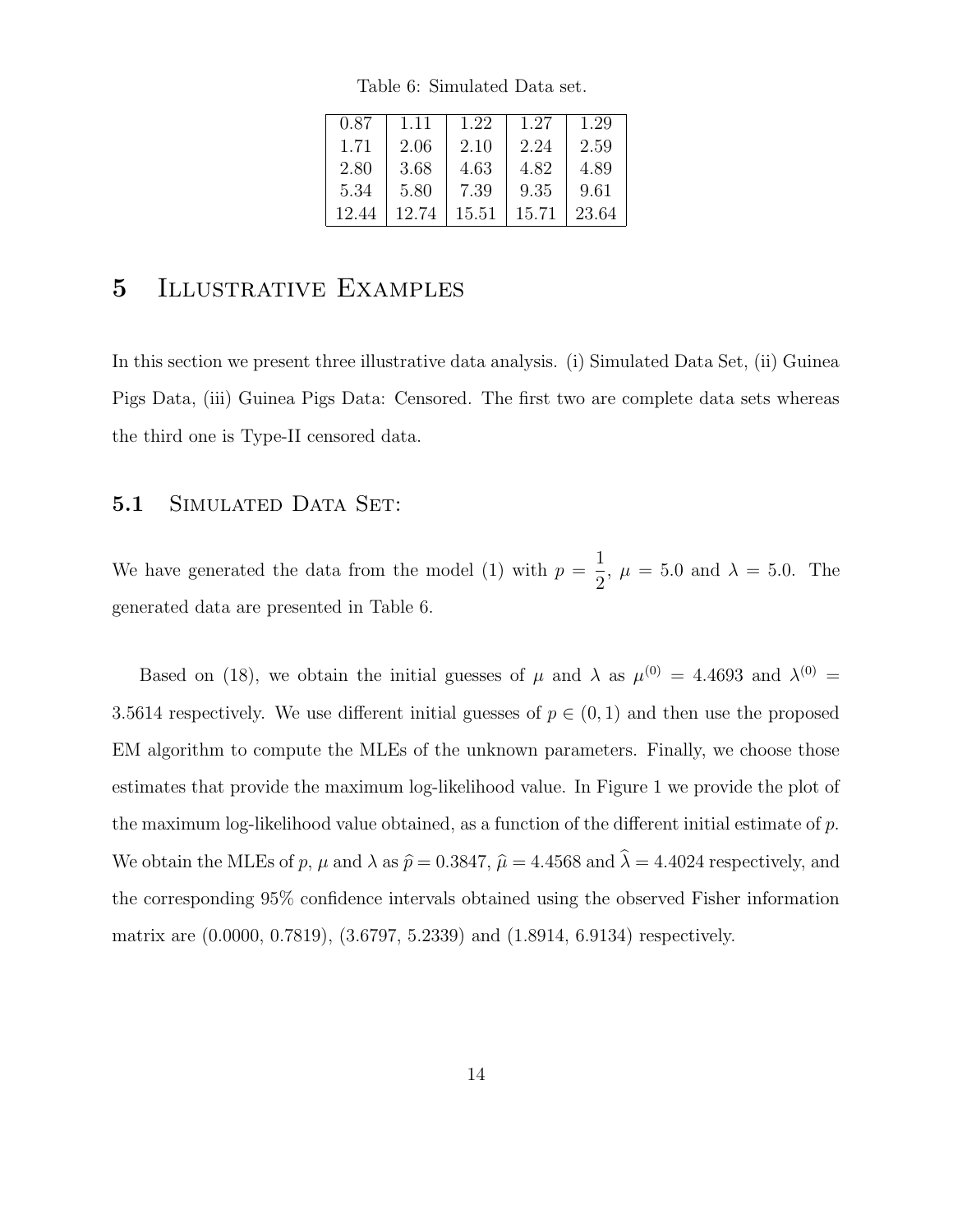

Figure 1: Maximum log-likelihood value as a function of different initial estimates of p.

Table 7: Guinea Pigs Data.

| 12  | 15  | 22  | 24  | 24  | 32  | 32  | 33  | 34  |
|-----|-----|-----|-----|-----|-----|-----|-----|-----|
| 38  | 38  | 43  | 44  | 48  | 52  | 53  | 54  | 54  |
| 55  | 56  | 57  | 58  | 58  | 59  | 60  | 60  | 60  |
| 60  | 61  | 62  | 63  | 65  | 65  | 67  | 68  | 70  |
| 70  | 72  | 73  | 75  | 76  | 76  | 81  | 83  | 84  |
| 85  | 87  | 91  | 95  | 96  | 98  | 99  | 109 | 110 |
| 121 | 127 | 129 | 131 | 143 | 146 | 146 | 175 | 175 |
| 211 | 233 | 258 | 258 | 263 | 297 | 341 | 341 | 376 |

### 5.2 GUINEA PIGS DATA

This data set represents the survival times of guinea pigs injected with different doses of tubercle bacilli. The data set was first analyzed by Bjerkedal [4], later by Gupta et al. [13], and also by Kundu et al. [16]. Typically guinea pigs are chosen for tuberculosis experiments because of their high susceptibility. The 72 observations are presented in Table 7. The mean, standard deviation and the coefficient of skewness are calculated as 99.82, 80.55 and 1.80, respectively. The skewness measure indicates that the data are positively skewed. We have plotted the histogram and the scaled TTT transform of Aarset [2]. The histogram clearly indicates that the data are right skewed. The scaled TTT transform is first concave and then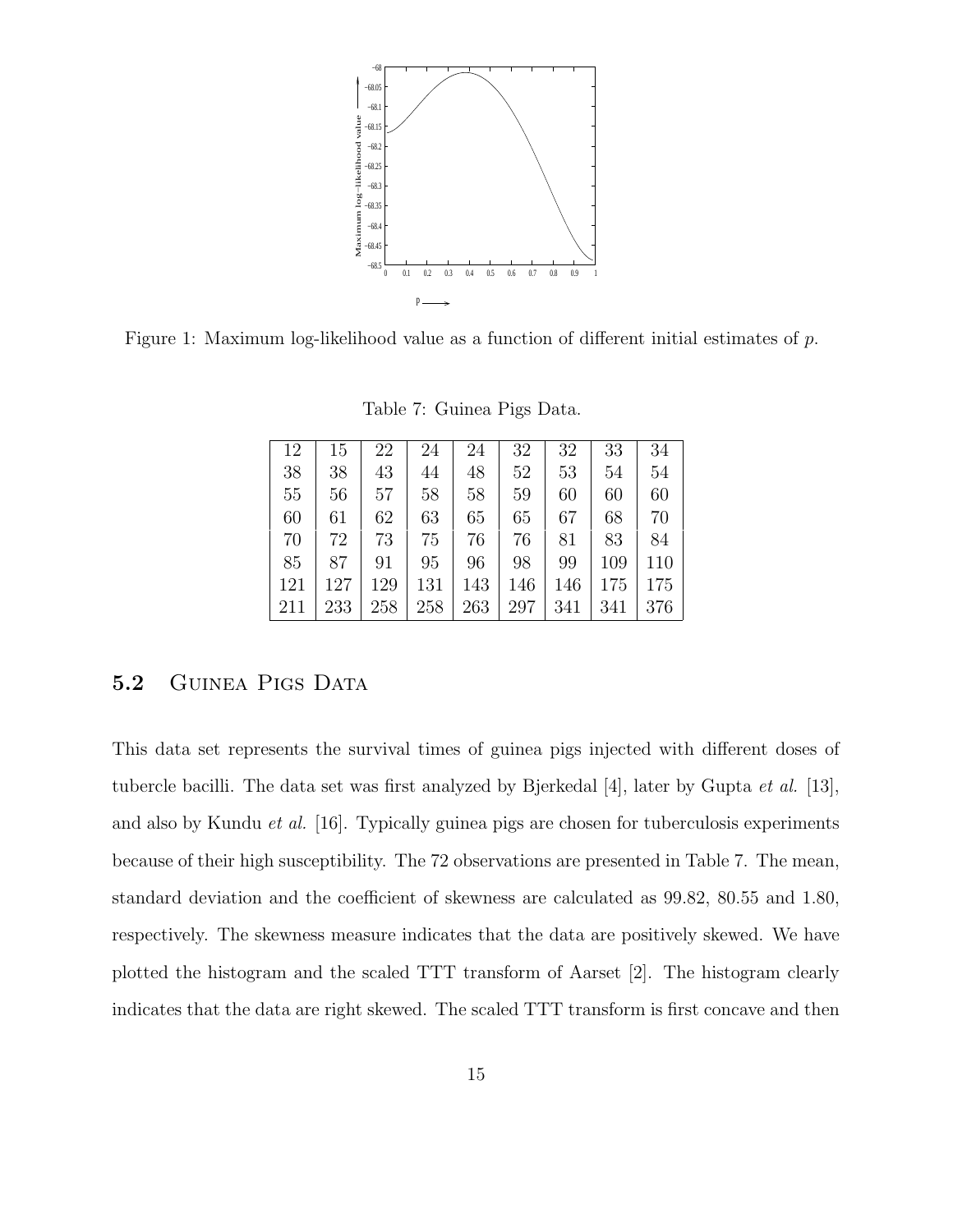

Figure 2: Guinea Pig Data: (a) Histogram (b) Scaled-TTT Plot.

convex, therefore it signifies that the hazard function should be unimodal. This justifies the use of the JSW model for analyzing this data set. It may be mentioned that Gupta  $et al.$  [13] used the log-normal distribution and Kundu et al. [16] used Birnbaum-Saunders distribution to analyze this data set and both these distributions have unimodal hazard functions.

In this case we fit the JSW model. We start with the initial values as  $\mu^{(0)} = 79.9584$ and  $\lambda^{(0)} = 120.9735$ , and we use different  $p^{(0)}$  and we obtain the MLEs of p,  $\mu$  and  $\lambda$  as  $\hat{p} =$ 0.0331,  $\hat{\mu} = 97.7250$ ,  $\hat{\lambda} = 150.9174$ , and the corresponding log-likelihood value is -390.7221. The associated 95% confidence intervals of p,  $\mu$  and  $\lambda$  become (0.0000, 0.0759), (88.6165, 106.8333) and (101.6089, 200.2259) respectively. The reliability function and the associated 95% confidence bounds are provided in Figure 3.

When we use the Birnbaum-Saunders distribution, we obtain the estimates of  $\mu$  and  $\lambda$  as  $\hat{\mu} = 77.5348$  and  $\hat{\lambda} = 134.2443$  respectively and the associated log-likelihood value becomes -390.9173. Therefore, if we want to test whether the data are coming from Birnbaum-Saunders distribution or not, i.e.

 $H_0$ : Birnbaum-Saunders distribution vs.  $H_1$ : JSW distribution,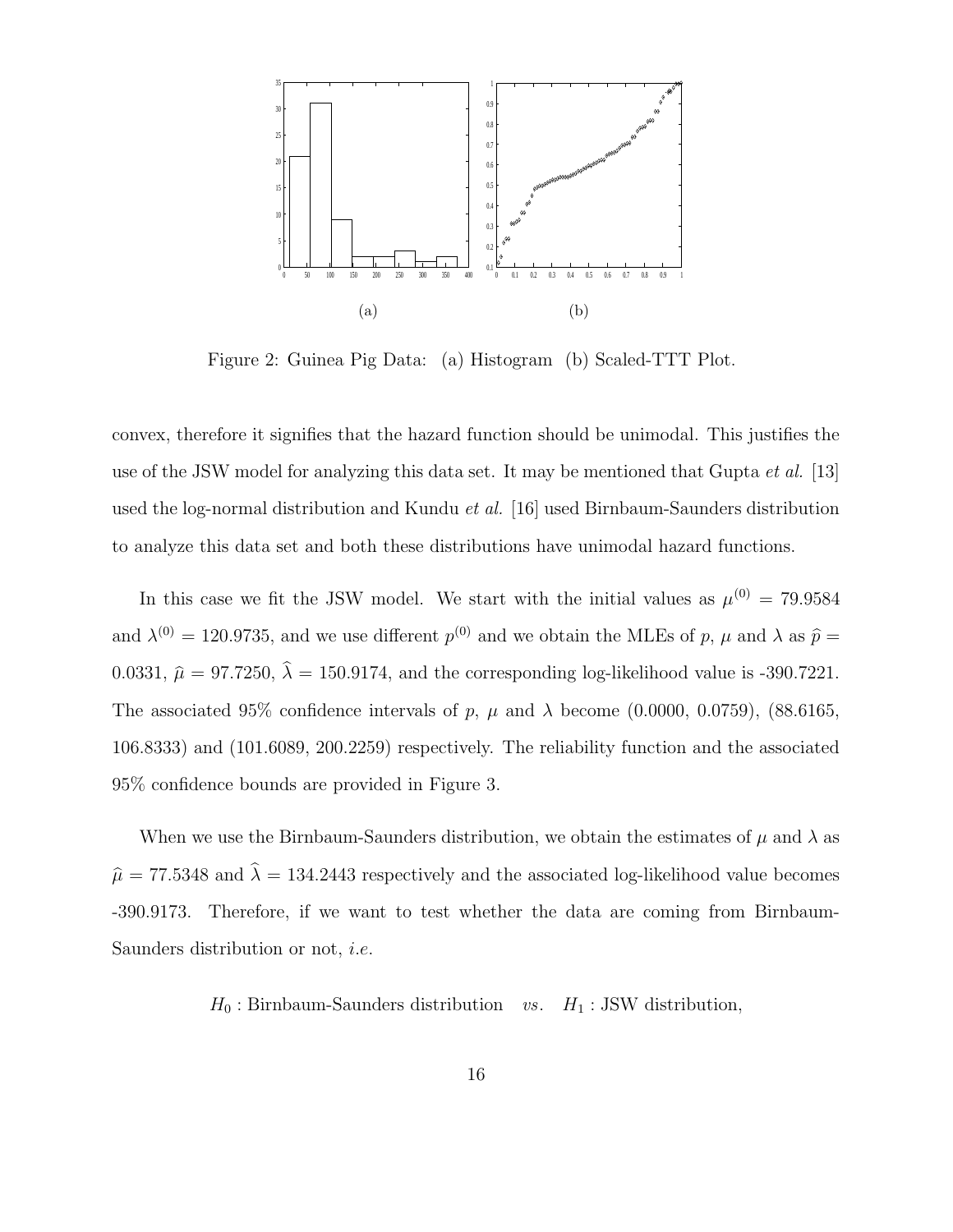

Figure 3: Reliability function and the associated 95% confidence bands for Guinea Pigs data.

then we cannot reject the null hypothesis based on the likelihood ratio test. Interestingly, if we consider the 95% confidence interval for  $p$ , we reject the null hypothesis with 5% level of significance. To check the goodness-of-fit we plot the empirical survival function, and the best fitted survival functions based on JSW and Birnbaum-Saunders distributions and they are provided in Figure 4. It is immediate that the two fitted survival functions are almost identical, and that is reflected in their log-likelihood values also. Furthermore, the Kolmogorov- Smirnov (KS) distance between the empirical survival function and the fitted survival function is 0.104 with the associated  $p$ -value, being 0.413, indicates that JSW model and in particular Birnbaum-Saunders distribution can be used to analyze this data set.

#### 5.3 GUINEA PIGS DATA: CENSORED

To see how the proposed EM algorithm works for censored sample, we use the same guinea pigs data used in the previous subsection, but it is assumed that we observe only first 67 observations and the last 5 observations are censored at time point 258. Therefore, it is a Type-II censored sample with  $n = 72$ , and  $r = 67$ .

Treating all the observations as complete, we obtain the initial estimates of  $\mu$  and  $\lambda$  as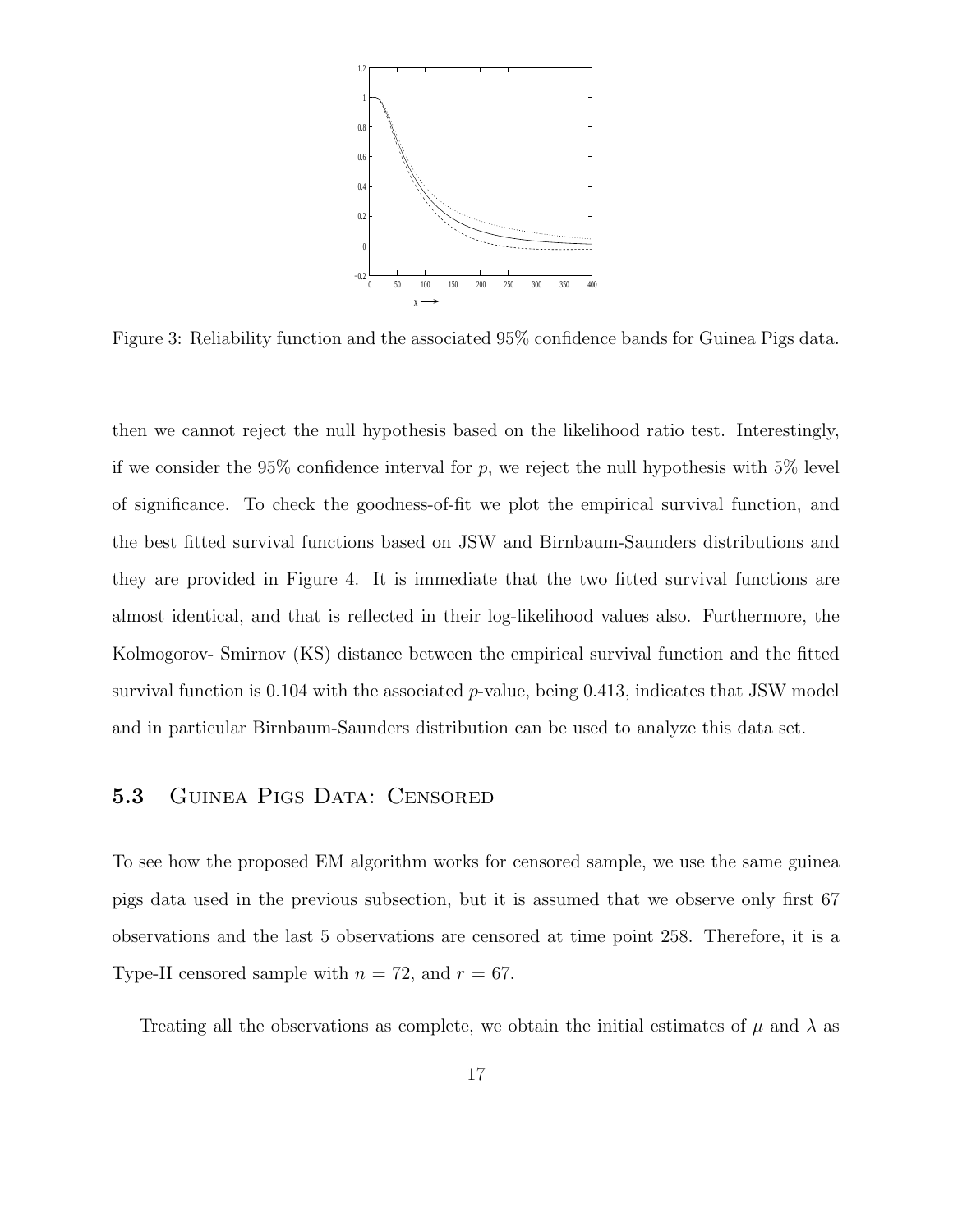

Figure 4: Empirical survival function, the best fitted JSW model and the best fitted Birnbaum-Saunders model for Guinea Pigs data.

 $\hat{\mu} = 77.5886$  and  $\hat{\lambda} = 131.4988$  respectively. As before we use different initial estimates of  $p \in (0, 1)$  and perform the proposed EM algorithm and finally choose those estimates which provide the maximum log-likelihood value. We obtain the MLEs of the unknown parameters as  $\hat{p} = 0.4142$ ,  $\hat{\mu} = 78.2891$  and  $\hat{\lambda} = 135.6624$ . The associated 95% confidence intervals of p,  $\mu$  and  $\lambda$  are (0.2890, 0.5156), (68,4766, 88.1016) and (80.4245, 190.9003) respectively. The reliability function and the associated 95% confidence intervals are provided in Figure 5. It is interesting to see that although, due to censoring, the estimates of  $\mu$  and  $\lambda$  do not change that much but, the estimate of p changes quite drastically.

Now to verify the goodness-of-fit and also the effect of censoring, we plot the Kaplan-Meier estimators and the best fitted JSW for the censored data and the best fitted JSW model for the complete data (obtained in the previous sub-section) in Figure 6. It is clear that JSW model fits quite well to the censored data also, and since the best fitted JSW models for the complete data and censored data are almost identical, it can be concluded that in this case the effect of censoring is not very significant.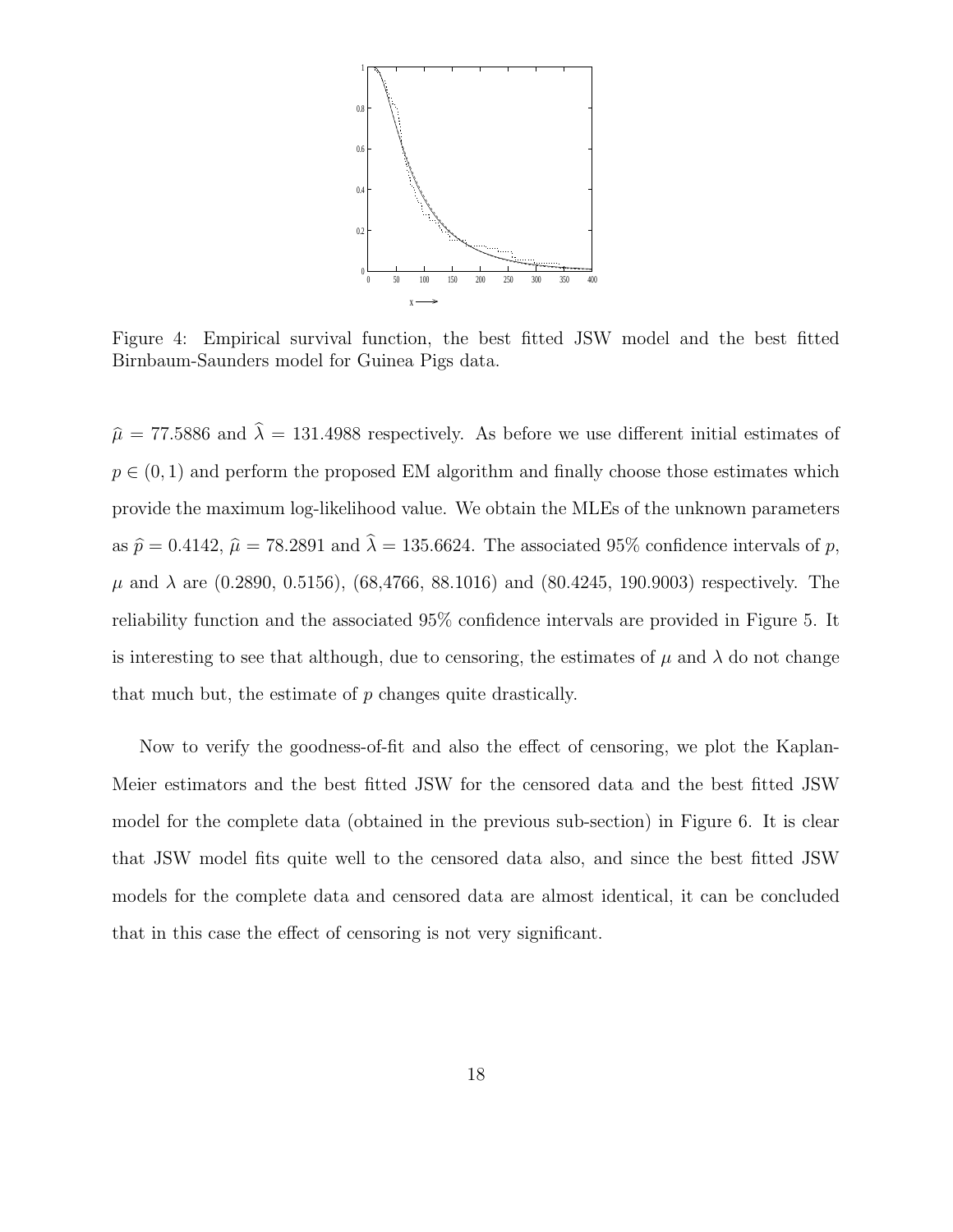

Figure 5: Reliability function and the associated 95% confidence bands for censored Guinea Pigs data.

## **6** CONCLUSIONS

In this paper we have considered the estimation procedure of a lifetime model proposed by Jorgensen, Seshadri and Whitmore [15]. This three parameter model has some interesting features. It is well known that this model has unimodal hazard function and the well known Birnbaum-Saunders distribution can be obtained as a special case of this model. We have proposed to use the EM algorithm to estimate the unknown parameters. If we want to find the MLEs by solving the normal equations, we need to solve three non-linear equations simultaneously, which is quite involved as explained earlier. However, in the proposed EM algorithm, at each E-step, the maximization (M-step) can be performed explicitly. Therefore, the implementation of the EM algorithm is quite simple in this case. From results of the simulation study it is observed that the performance of the proposed EM algorithm is quite satisfactory. Moreover, it is observed that the proposed EM algorithm can be easily used when the data are censored. Since Birnbaum-Saunders distribution is a special case of the JSW model, our algorithm is well suited for finding the MLEs of Birnbaum-Saunders model as well.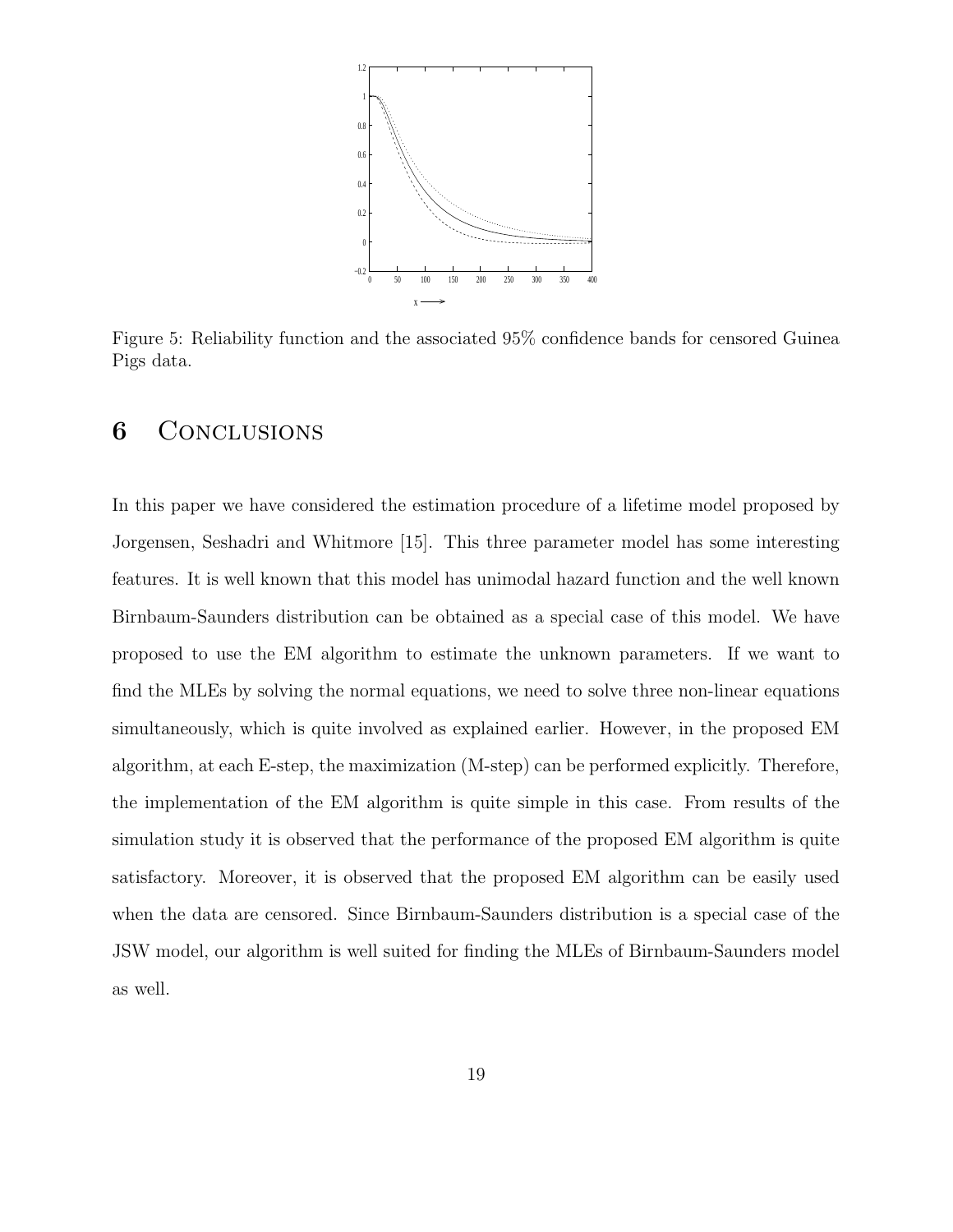

Figure 6: Kaplan-Meier estimator, the best fitted JSW model for censored Guinea Pigs data and the best fitted JSW model for complete Guinea Pigs data.

### Acknowledgements:

The authors would like to thank the unknown referees and the editor for several important comments which had helped us to improve the paper significantly.

# Appendix: Observed Fisher Information Matrix

For convenience we just present the observed Fisher information matrix obtained from the EM algorithm using the idea of Louis [17]. Using the same notation as in Louis [17], the observed Fisher information matrix can be written

$$
\boldsymbol{F}_{obs} = \boldsymbol{B} - \boldsymbol{S}\boldsymbol{S}^T,
$$

here  $\bm{B}$  is the negative of the second derivative of the log-likelihood function and  $\bm{S}$  is the derivative vector. We just provide the elements of the matrix  $\mathbf{B} = ((B(i, j)))$  and the vector  $S = (S(j)).$ 

$$
B(1,1) = \frac{n\lambda}{\mu^2} \left[ \frac{3\bar{x}}{\mu^2} - \frac{10}{\mu} + 8s_1 \right] - \frac{n\bar{z}}{\mu}, \quad B(2,2) = \frac{n}{2\lambda^2}, \quad B(3,3) = \frac{n\bar{z}}{p^2} - \frac{n(1-\bar{z})}{(1-p)^2}
$$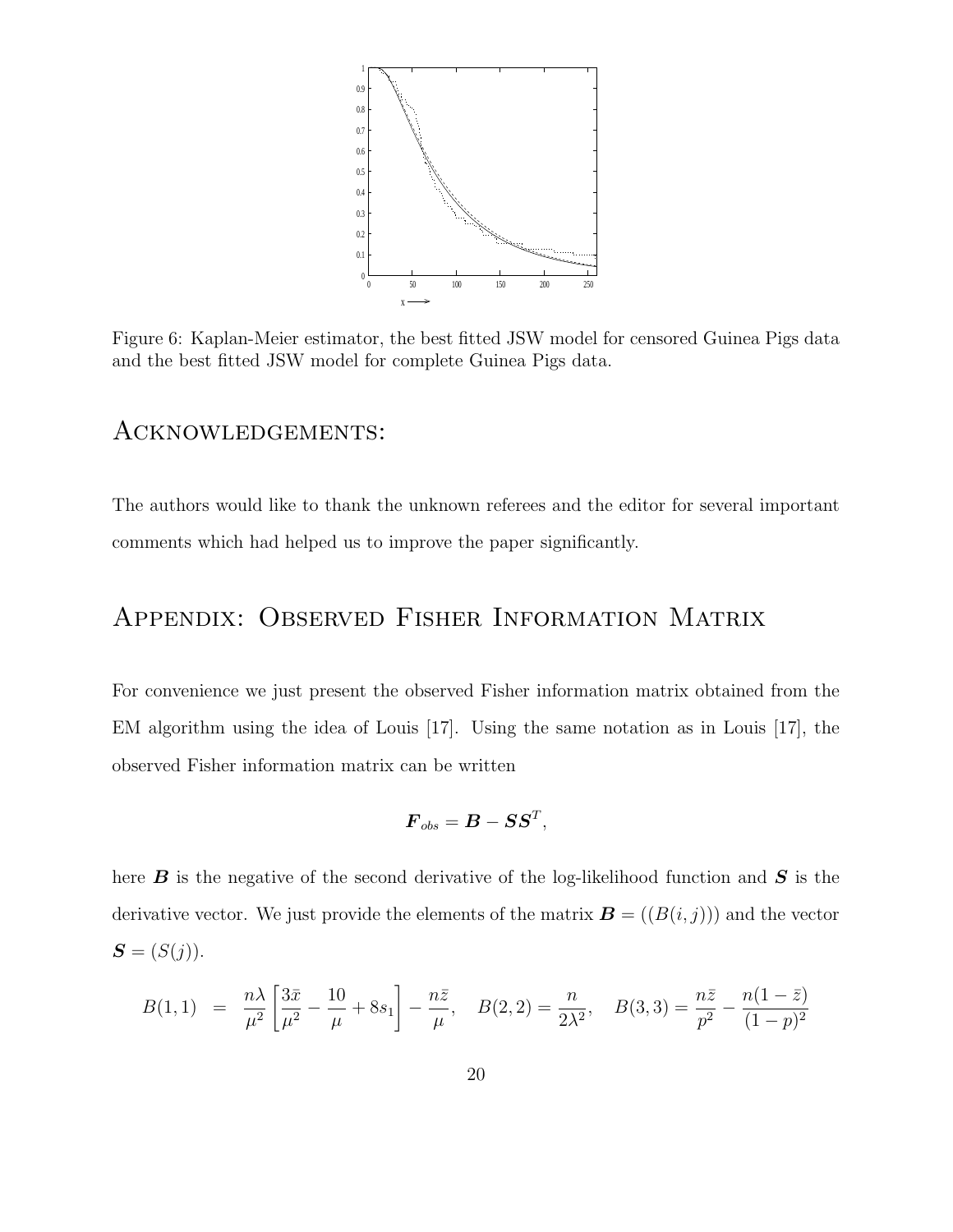$$
B(1,2) = B(2,1) = -\frac{1}{\mu^3} \sum_{i=1}^n \frac{(x_i - \mu)^2}{x_i} - \frac{1}{\mu^2} \sum_{i=1}^n \frac{(x_i - \mu)}{x_i}
$$
  

$$
B(1,3) = B(3,1) = B(2,3) = B(3,2) = 0.
$$

$$
S(1) = -\frac{n\bar{z}}{\mu} + \left[\frac{\lambda}{\mu^3} \sum_{i=1}^n \frac{(x_i - \mu)^2}{x_i} + \frac{\lambda}{\mu^2} \sum_{i=1}^n \frac{(x_i - \mu)}{x_i}\right]
$$
  
\n
$$
S(2) = \frac{n}{2\lambda} - \frac{1}{2\mu^2} \sum_{i=1}^n \frac{(x_i - \mu)^2}{x_i}
$$
  
\n
$$
S(3) = \frac{n\bar{z}}{p} - \frac{n(1 - \bar{z})}{(1 - p)}
$$

Note that in case of censored sample the observed Fisher information matrix can be obtained by replacing the censored observation with its expected value where the true parameters are replaced by their estimated values.

# References

- [1] Akman, O. and Gupta, R.C. (1992), "A comparison of various estimators of an inverse Gaussian distribution", *Journal of Statistical Computation and Simulation*, vol. 40, 71 -81.
- [2] Aarset, M.V. (1987), "How to identify a bathtub shaped hazard rate?", IEEE Transactions on Reliability, vol. 36, 106–108.
- [3] Birnbaum, Z.W., Saunders, S.C. (1969), "A new family of life distributions", Journal of Applied Probability, vol. 6, 319–327.
- [4] Bjerkedal, T. (1960). "Acquisition of resistance in guinea pigs infected with different doses of virulent tubercle bacilli", American Journal of Hygiene, vol. 72, 130-148.
- [5] Chang, D.S. and Tang, L.C. (1993), "Reliability bounds and critical time for the Birnbaum-Saunders distribution", IEEE Transactions on Reliability, vol. 42, 464 - 469.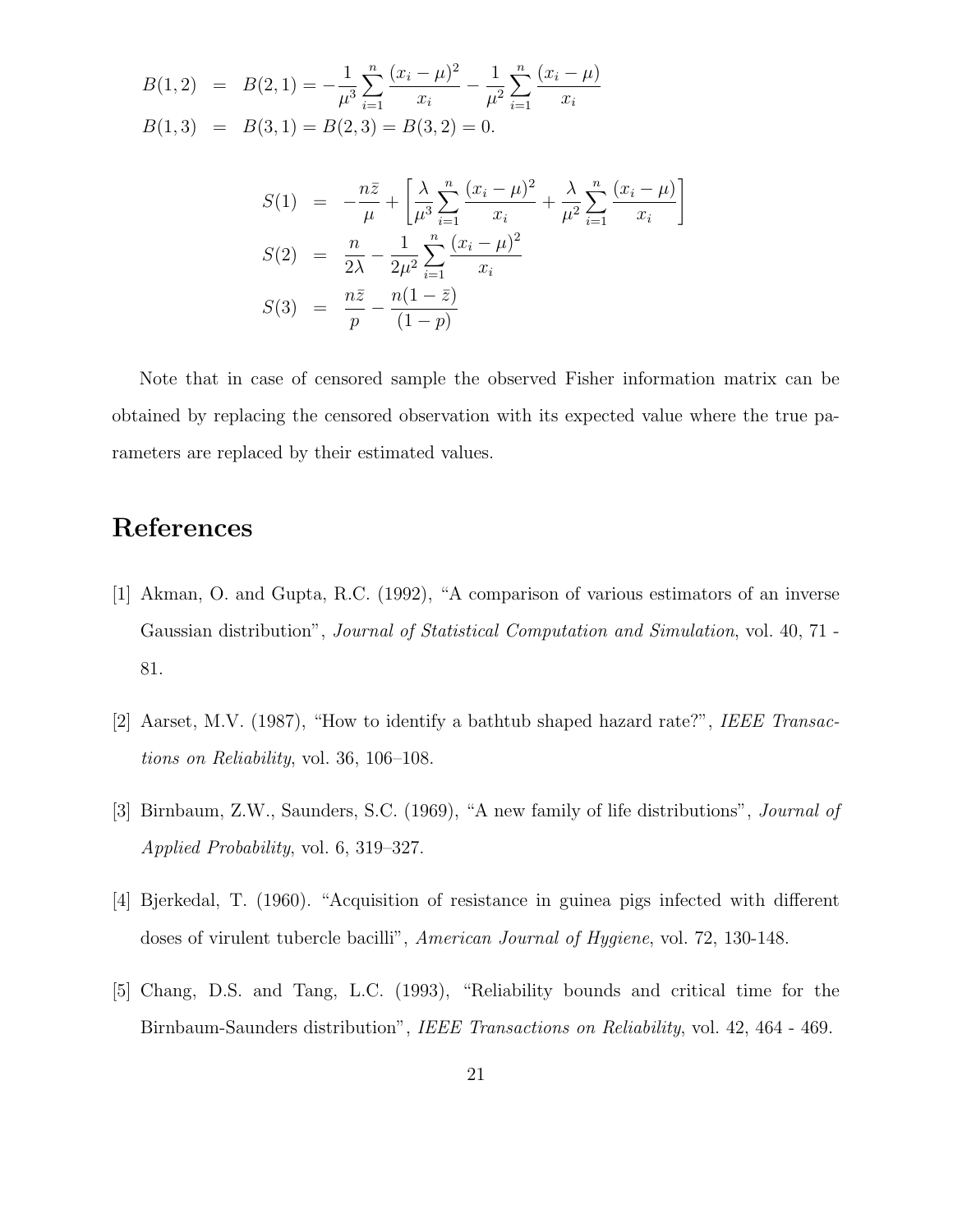- [6] Chang, D.S. and Tang, L.C. (1994), "Parametric bounds and tolerance limits for the Birnbaum-Saunders distribution", Communications in Statistics - Theory and Methods, vol. 23, 2853 - 2863.
- [7] Chhikara, R.S. and Folks, J.L. (1989), The Inverse Gaussian Distribution, Marcel and Dekker, New York.
- [8] Desmond, A.F. and Yang, Z. (1995), "Shortest prediction intervals for Birnbaum-Saunders distribution", Communications in Statistics - Theory and Methods, vol. 24, 1383 - 1401..
- [9] Efron, B. (1988), "Logistic regression, survival analysis and the Kaplan Meier curve", Journal of the American Statistical Association, vol. 83, 414 - 425.
- [10] Englehardt, M., Bain, L.J. and Wright, F.T. (1981), "Inferences based on the parameters of the Birnbaum-Saunders fatigue life distribution based on maximum likelihood estimation", Technometrics, vol. 23, 3, 251 - 256.
- [11] Gupta, R.C. and Akman, O. (1995), "On the reliability studies of a weighted inverse Gaussian model", Journal of Statistical Planning and Inference, vol. 48, 69 - 83.
- [12] Gupta, R.C. and Akman, O. (1997), "Estimation of critical points in the mixture inverse Gaussian model", Statistical Papers, vol. 38, 445 452.
- [13] Gupta, R. C., Kannan, N. and RayChoudhuri, A. (1997), "Analysis of log-normal survival data", Mathematical Biosciences, vol. 139, 103-115.
- [14] Jorgensen, B (1987), "Some properties of the exponential dispersion model", Journal of the Royal Statistical Society, Ser. B., vol. 49. 127 - 162.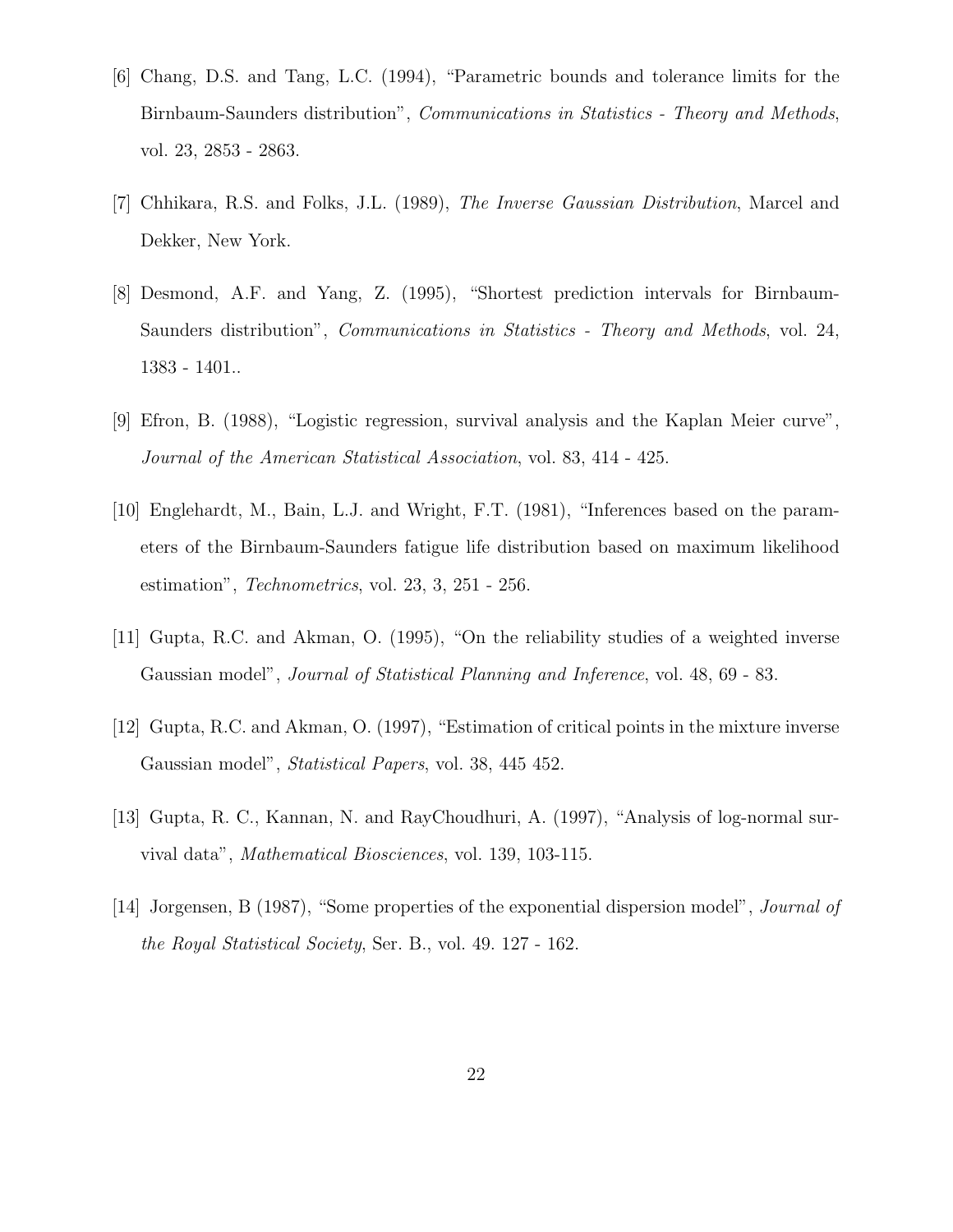- [15] Jorgensen, B., Seshadri, V. and Whitmore, G.A. (1991), "On the mixture of the inverse Gaussian distribution with its complementary reciprocal", Scandinavian Journal of Statistics, vol. 18, 77 - 89.
- [16] Kundu, D., Kannan, N., Balakrishnan, N. (2008), "On the hazard function of Birnbaum-Saunders distribution and associated inference", *Computational Statistics*  $\mathcal{B}$  Data Analysis, vol. 52, 2692–2702.
- [17] Louis, T. A. (1982), "Finding the observed information matrix when using the EM algorithm", Journal of the Royal Statistical Society, Series B 44, 2, 226233.
- [18] McLachlan, G.J. and Krishnan, T. (1997), The EM algorithm and extensions, Wiley and Sons, New York.
- [19] Michael, J.R., Schucany, W.R. and Haas, R.W. (1976), "Generating random variables using transformation with multiple roots", American Statistician, vol. 30, 88 - 90.
- [20] Mudholkar, G.S., Srivastava, D.K. and Kollia, G.D. (1996), "A generalization of the Weibull distribution with application to the analysis of survival data", *Journal of the* American Statistical Association, vol. 91, 1575 - 1583.
- [21] Ng, H.K.T., Kundu, D., Balakrishnan, N. (2003), "Modified moment estimation for the two-parameter Birnbaum-Saunders distributions", *Computational Statistics*  $\mathcal{C}$  Data Analysis, vol. 43, 283–298.
- [22] Ng, H.K.T., Kundu, D., Balakrishnan, N. (2006), "Point and interval estimation for the two-parameter Birnbaum-Saunders distribution based on Type-II censored samples", Computational Statistics & Data Analysis, vol. 50, 3222–3242.
- [23] Press, W. H., Teukolsky, S. A., Vellerling, W. T. and Flannery, B. P. (1994), Numerical Recipes in FORTRAN, 2nd. edition, Cambridge University Press, Cambridge.